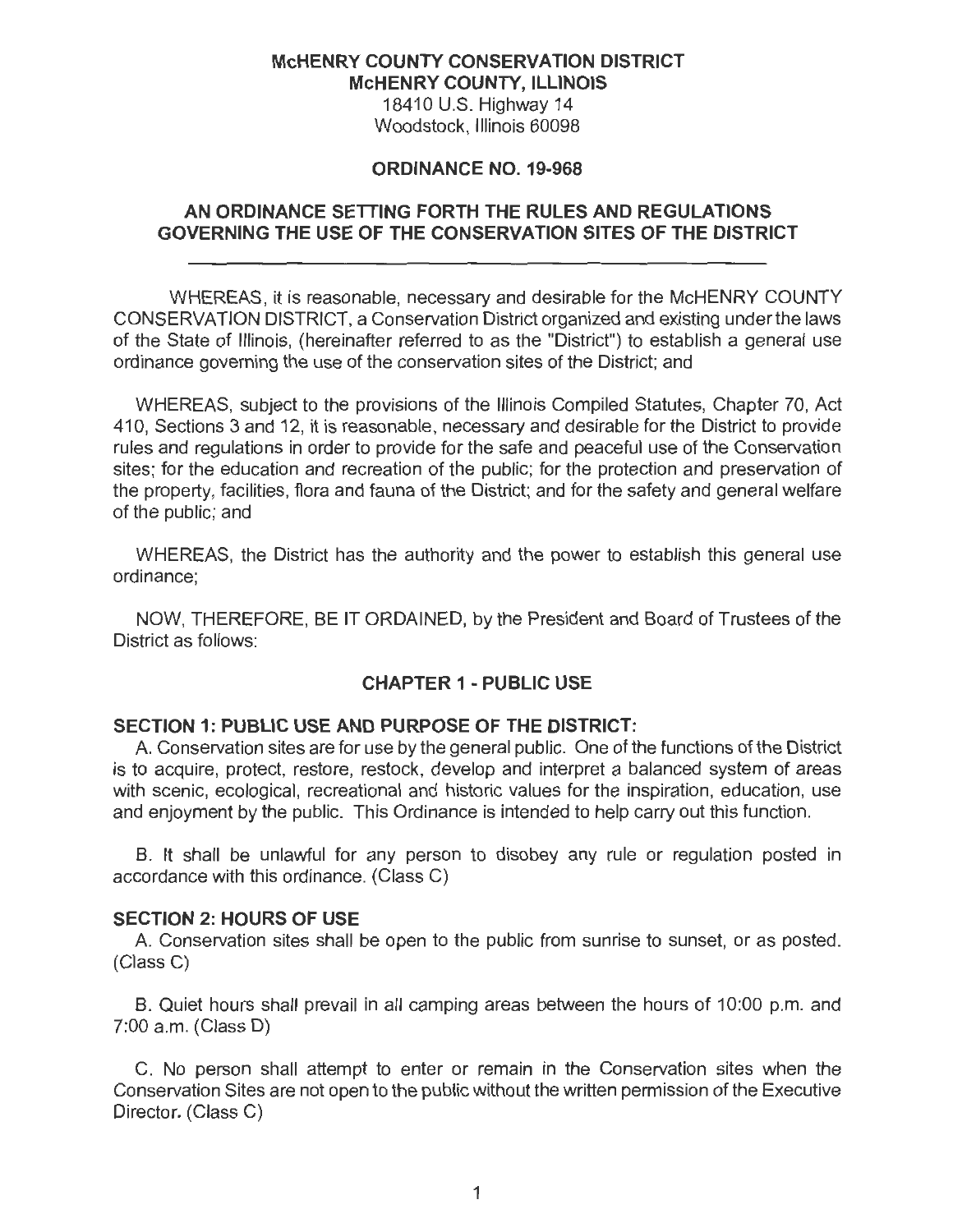D. No person shall enter or attempt to enter any conservation site except through an authorized entrance designed and maintained for such entry into a conservation site. (Class D)

E. Subsequent violations of any subsection of this ordinance code within one year period will result in an increase in penalty by one class level.

### **SECTION 3: PERMITS**

A. No person shall conduct, operate, present, manage, charge a fee, accept a donation or take part in the following activities in a Conservation site unless a permit is obtained prior to the start of the activity:

1. Any contest, show, exhibit, dramatic performance, play, act, motion picture, acrobatic feat, bazaar, sporting event, musical event, ceremony, children's day camp or any public meeting, assembly or parade including, but not limited to, drills or maneuvers, rallies, obtaining signatures, picketing, demonstrations, speeches and addresses, marches, or political meetings; (Class D)

2. Any use of any Conservation site or facility by a certain person or group of persons to the exclusion of others or any group of 16 persons or more; (Class C)

3. Camping on lands of the District or inhabiting any structure or facility overnight. (Class C)

8. Persons desiring the above activity may apply to the Executive Director or his/her designate, for a written permit under the following categories:

1. **PICNIC:** No permit is required to have a picnic for groups of fifteen (15) persons or less; however, if a group of fifteen (15) or less desires to reserve a designated area, areas, or shelter, to the exclusion of others, then a permit is required. A permit is required to have a picnic for groups of 16 persons or more. Any group that desires, in conjunction with a picnic, controlled activities such as, but not limited to, pig roast, sound amplification, special vehicle access, animal rides and the like, must so indicate these activities at time of application for permit. The Executive Director or his/her designate may approve such requests with consideration of current District policy. (Class C)

2. **CAMPING:** Overnight camping on, within or upon Conservation sites shall be allowed, but only by permit as issued by the District. Camping shall be confined only to those areas designated for camping. Camping in designated "On Site Reservation Areas" shall be permitted on a 1<sup>st</sup> come 1<sup>st</sup> serve basis provided said area has not been previously reserved. Permits for such areas may be issued by the District in advance or secured on site the day of use. All other permits authorizing overnight camping shall be obtained in writing from the office of the District at least two (2) weeks one (1) week in advance. For group campgrounds, a camping permit may be issued for a period not to exceed three (3) consecutive nights. A camping permit may be renewed for an additional two (2) consecutive nights at the same location. Persons are eligible to camp on Conservation sites for a maximum of ten (10) days in a thirty (30) day period starting after the first night of camping has occurred. For Thomas Woods camping, a camping permit may be issued for a period not to exceed fourteen (14) nights. After the initial stay, the individual must vacate the campground for fourteen (14) days, before another permit can be secured. In areas designated by the Executive Director overnight camping may be allowed without a permit. Specific site rules will be posted and shall be followed. All persons must be at least eighteen years of age unless accompanied by a parent or legal guardian over the age of twenty-one. Anyone authorized to camp on district property shall have and use either a vehicle plated as a recreational vehicle or a tent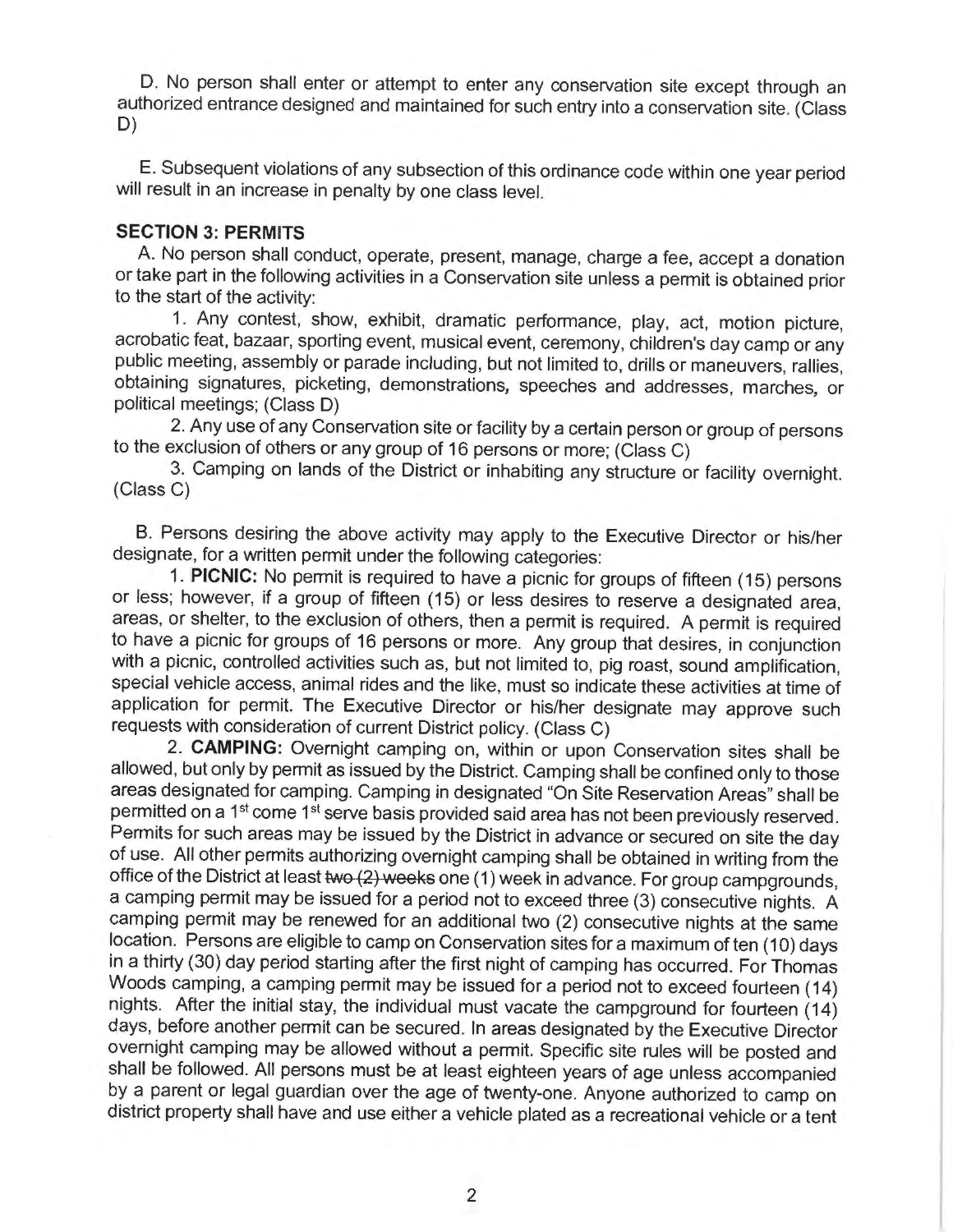or like structure that was manufactured for the purpose of sleeping outdoors. (Class D)

3. **SPECIAL EVENT:** A permit is required for any of the other activities listed in Section 3A, Paragraph 1, above. The permit may be valid for from one to seven consecutive days. The permit may provide for use of an area or areas to the exclusion of others and for other permit controlled activities pursuant to this Ordinance. (Class C)

4. **NON-PROFIT GROUP USE AND FUNDRAISING:** Request for special events and fund raising activities held by non-profit organizations must be submitted in a formal letter, outlining the event in detail, to the District office at least four (4) weeks in advance of the anticipated date of use. Upon receipt of this letter, a permit may be issued following standard District procedure. During the permit process, non-profit organizations will be required to submit both proof of the organization's 501 -(C)3 status and an insurance statement naming the District as additionally insured. Non-profit groups may be eligible for a discounted or waived fee for use of District sites. (Class C)

5. **HUNTING:** No person other than those that are properly licensed by the State of Illinois and registered and permitted by the McHenry County Conservation District in accordance with Chapter 111, Sections 14 and 15 of this Ordinance shall hunt on any lands of the District. (Class A).

C. Any and all permits are subject to revocation at the discretion of the Executive Director or his/her designate.

D. Any and all permit violations occurring on property or properties owned by the District but with permit fee structures not controlled by the District shall have a penalty requiring payment of said fee in addition to any and all District fines. (Class D)

E. No person granted a Permit shall violate the requirements, terms, conditions, restrictions or rules duly set forth under the authority of this Ordinance as part of any granted Permit or Registration. (Class 8)

# **CHAPTER** II • **PROTECTION OF PROPERTY, STRUCTURES, AND NATURAL RESOURCES**

**SECTION 1: DESTRUCTION OR MISUSE OF PROPERTY AND STRUCTURES:** 

No person shall upon or in connection with any property of the District:

A. Destroy, deface, paint, alter, change or remove any monument, stone, marker, benchmark, stake, post or blaze marking any boundary line, survey line or reference point; (Class C)

B. Cut, break, mark upon or otherwise damage, destroy or remove any post, building, shelter, picnic table, bridge, pier, drain, well, fountain, pump, , lamp post, fence gate, refuse container, exhibit, display, tool storage box, utility outlet, movie screen, flag post, tree, or any other structure or parts thereof, without written permission of the Executive Director; (Class C)

C. Deface, destroy, cover, damage or remove any placard, notice or sign, or parts thereof, whether permanent or temporary, posted, or exhibited by the District to announce the rules, regulations and warnings or any other information to the public necessary or desirable to the proper use of the Conservation site; (Class C)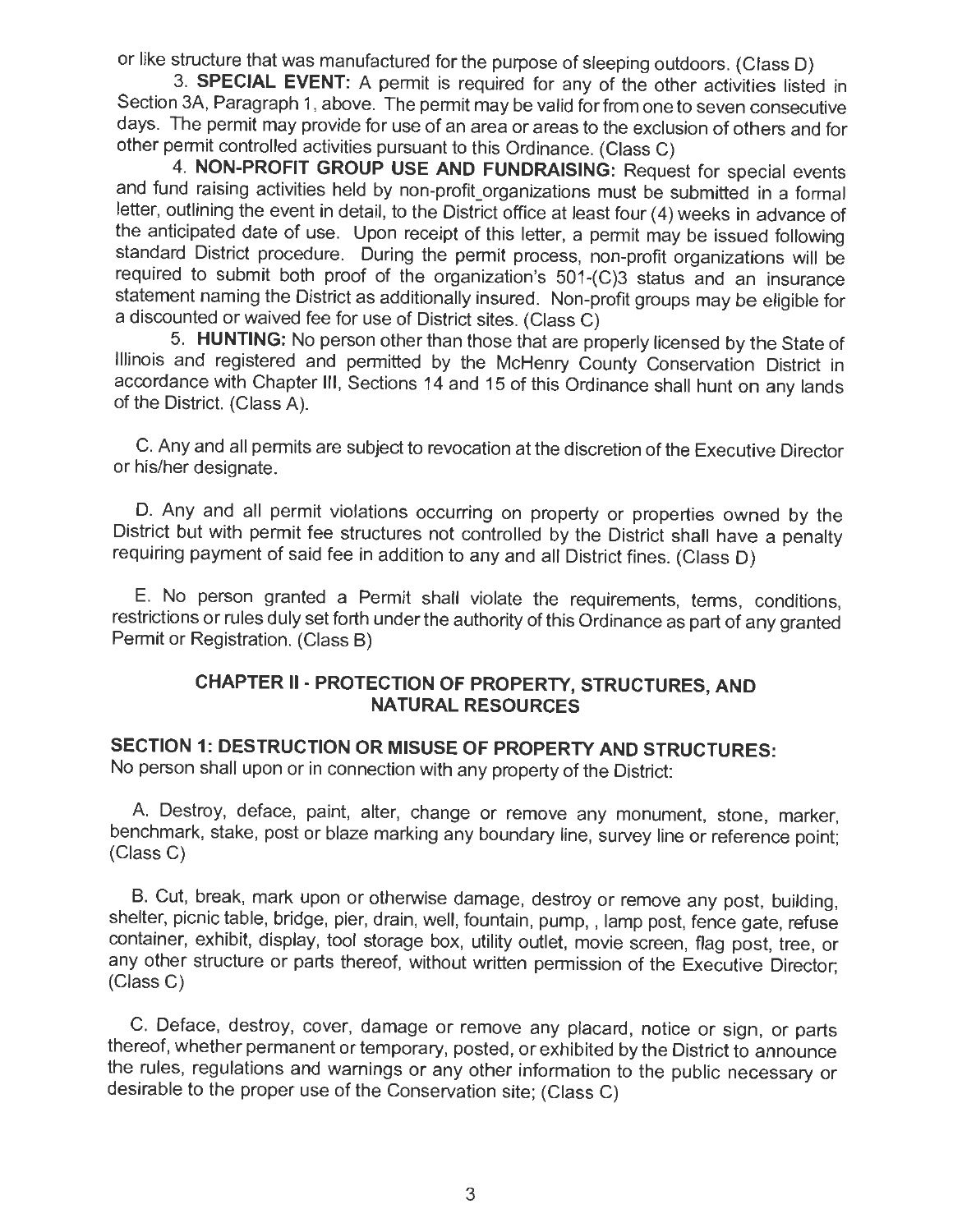D. Take, appropriate, excavate, injure, destroy or remove any historical or prehistoric ruin or parts thereof, or any object of antiquity, without written permission of the Executive Director; (Class C)

E. Throw, carry, cast, drag, push or deposit any refuse container, picnic table, barricade, or any other movable or non-movable property into any lake, pond, slough, stream, or lagoon or upon the frozen waters thereof or to otherwise render it unavailable to the general public for its intended use, to cause a hazard to public safety or to damage or destroy such property; (Class C)

F. Occupy or inhabit, or cause to be occupied or inhabited, any house, barn, shelter, shed or other structure, or cause to be used for storage of any goods, any house, barn, shelter, shed or other structure without written permission of the Executive Director; (Class D)

G. Enter into or upon any Conservation site or waters or areas thereof or structure closed or posted against entering without written permission of the Executive Director. These structures or areas may be, but are not limited to, employee residences and their immediate surrounding area, construction areas, work safety zones, equipment or material storage structures or areas, work shops or stations, tree nurseries or areas undergoing intensive reforestation or other soil or vegetative treatment, natural sensitive areas including but not limited to "Nature Preserves" or areas hazardous to public safety or health; (Class B)

H. Tamper with in any way, enter or climb upon, damage or remove anything from any District vehicle, watercraft, machine or implement, without written permission of the Executive Director; (Class C)

I. Misuse any refuse container or receptacle by depositing into it any hot coals or other hot or burning substances, or by depositing into it any garbage, trash, refuse, or other unwanted material that was not generated on the site in the course of normal, lawful use of Conservation site facilities; (Class E)

J. Walk off any path, trail, or roadway except any area designated for such use by the Executive Director or his/her designate; (Class E)

K. Tamper with in any way, climb upon, jump from, connect to, damage, deface or remove anything from any District building or structure, without written permission of the Executive Director. (Class C)

**SECTION 2: DESTRUCTION OR MISUSE OF NATURAL RESOURCES:** 

No person shall upon or in connection with any property of the District:

A. Cut, remove, uproot or wantonly destroy any tree, sapling, seedling, bush, shrub, flower, or plant, whether alive or dead; or chip, blaze, box, girdle, any tree or other plant without the written permission of the Executive Director; (Class A)

B. Trim or otherwise deface or injure any tree, shrub or bush; break or remove any branch or foliage thereof; or pick or gather any seed of any tree or other plant without the written permission of the Executive Director; (Class D)

C. Remove or cause to be removed any sod, earth, humus, downed timber, wood, chips,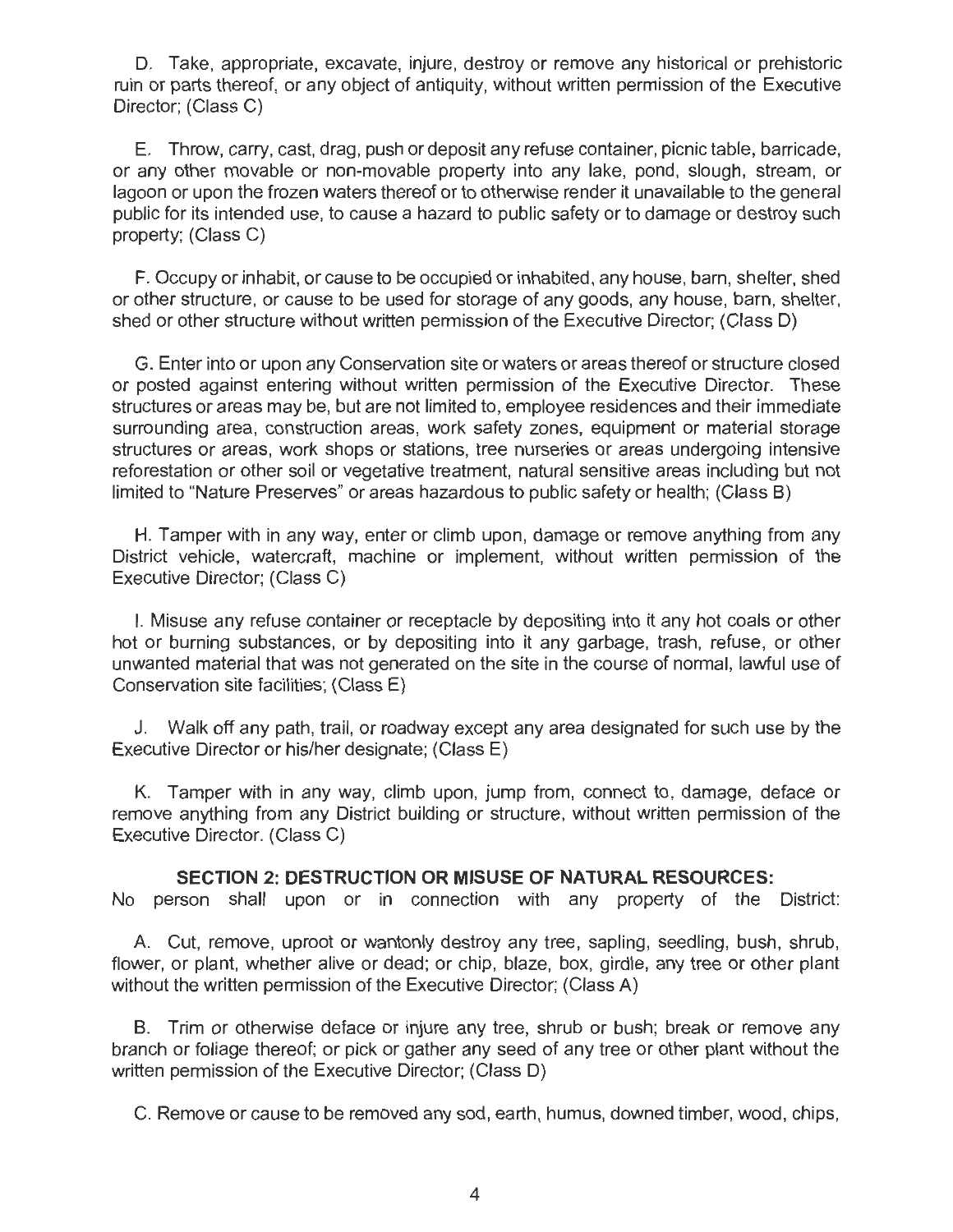peat, rock, sand or gravel; or remove or cause to be removed any other natural material of the forest floor or earth without written permission of the Executive Director; (Class D)

D. Hunt, pursue, trap, catch, capture, molest, poison, wound or kill any invertebrate animal, mammal, bird, reptile or amphibian; disturb, molest or rob the nest of any mammal, bird, insect, reptile or amphibian or the lair, den or burrow of any mammal, bird, reptile or amphibian, without written permission of the Executive Director, except at such place or places as may be designated for such purpose by the Board of Trustees and then only in accordance with the rules, regulations and restrictions promulgated and posted; (Class B)

E. Fish in any waters of the District not designated for fishing or by using a bow and arrow, spear or slingshot: (Class C)

- 1. Or by using hooks baited with live or dead fish, crayfish, amphibian, reptile or bird, except in areas designated by the Executive Director; (Class **D)**
- 2. Or with more than two devices; (Class D)
- 3. Or with any device using more than two hooks per line; (Class D)
- 4. Or any net, seine or trap; (Class D)

5. Or with attended or unattended lines during the hours that Conservation sites are closed as defined by the provisions of this Ordinance; (Class **D)** 

6. Or in violation of any regulations or restrictions posted by the Executive Director or his/her designate controlling the size, species and number of fish that can be taken from a designated body of water; (Class **D)** 

**E.** Release or cause to be released any wild, domestic or pet animal, bird, fish or reptile or bring in or plant or distribute the seeds or spores of any flowering or non-flowering plant brought into or upon District lands or waters from any outside source without written permission of the Executive Director; (Class **E)** 

**F.** Use or cause to be used any chemical or biological pesticide or any other substance, measure or process designated to alter the anatomy or physiology of any organism for the purpose of directly manipulating their populations, without written permission of the Executive Director and then only in compliance with all applicable laws of the State of Illinois and the United States; (Class A)

G. Drive, or cause to be driven, any cattle, horses, sheep, goats, swine or other livestock to graze or browse, without the written permission of the Executive Director; (Class **D)** 

**H.** Deposit, dump, throw, cast, lay or place, nor cause to be deposited, dumped, thrown, cast, laid or placed any ashes, trash, rubbish, paper, garbage, refuse, debris or junk. However, on site produced garbage may be deposited in a designated container. (Class D)

### **SECTION 3: CONTRABAND:**

All animals, plants, birds, fish or reptiles, or parts thereof, killed, captured, trapped or taken, bought, sold or bartered or had in possession contrary to any provision of this Ordinance or applicable laws of the State of Illinois shall be, and are hereby declared, contraband and, as such, shall be subject to seizure by any police officer, caretaker or employee of the District or by any duly sworn peace officer.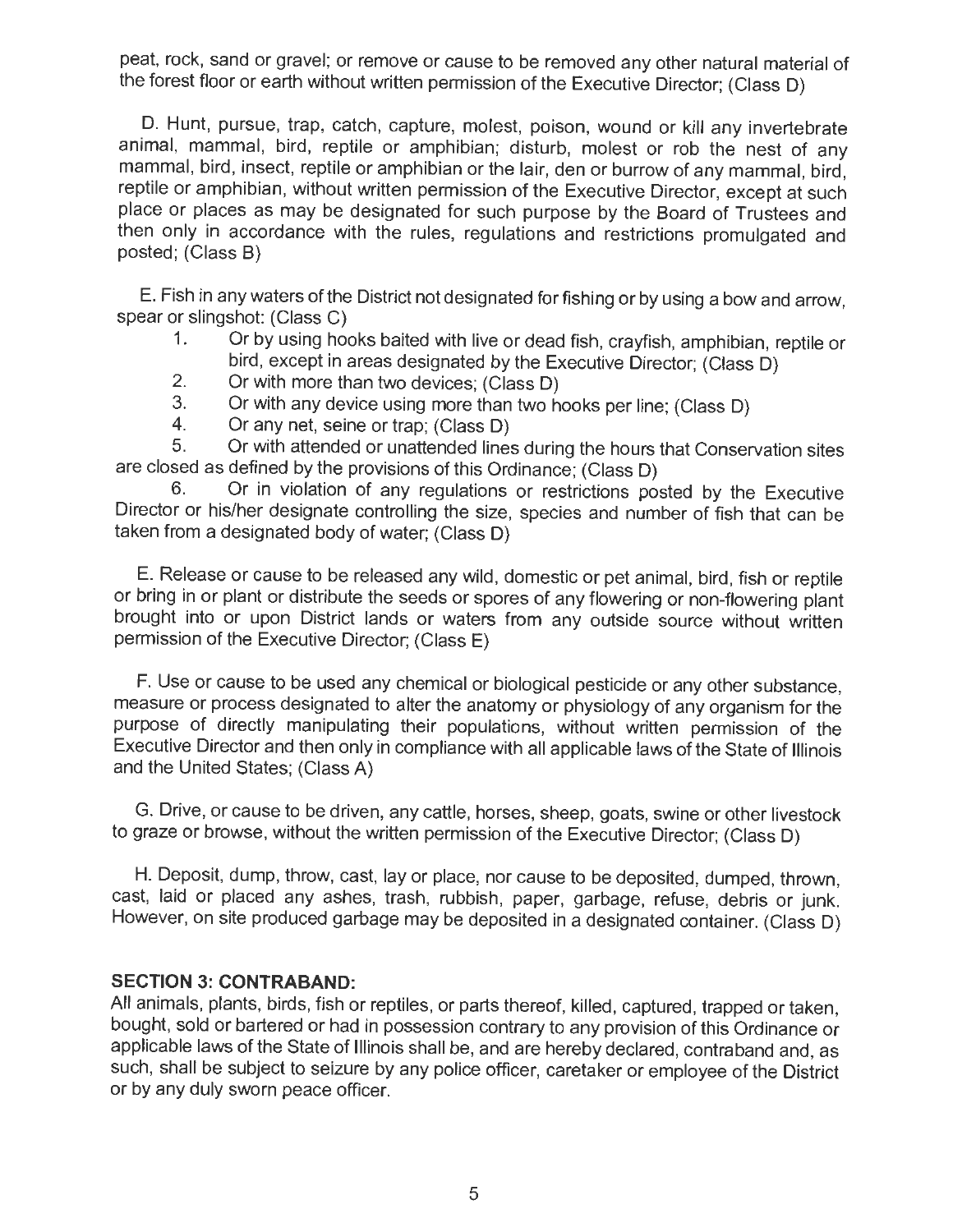### **SECTION 4: DESTRUCTION BY OR MISUSE OF FIRE:**

No person shall upon or in connection with any property of the District:

A. Set fire, or cause to be set on fire, any tree, forest, brush land, grassland, meadow, prairie, marsh, slash, refuse, refuse container or structure; (Class A)

8. Build a fire anywhere, for any purpose other than in fireplaces or fire receptacles designed for such use and then only in locations and areas as designated by the District; (Class E)

C. Build a fire or cause a fire to start in or out of a receptacle close to or in any structure whatsoever or close to any tree or other plant in such a way as to deface, damage, or destroy that structure or scar, injure or destroy any tree or plants or their foliage; (Class C)

D. Drop, throw away or scatter any burning, lighted or hot coals, ashes, cigarette, cigar, firecracker or match; (Class D)

E. Build any fire whatsoever for any purpose in or out of a receptacle or fireplace and leave it unattended, unless such fire is properly extinguished. For the purpose of this Ordinance, afire shall be deemed properly extinguished when its ashes, residue, coals and unburned substance is cold to the human touch. (Class D)

### **CHAPTER 111 - REGULATION OF SPORTS AND GAMES**

### **SECTION 1: SWIMMING:**

No person shall upon or in connection with any property of the District swim, wade or bathe at any time in any of the lakes, ponds, streams, sloughs or watercourses, except at such place or places as may be designated by the Executive Director and then only in accordance with the rules, regulations and restrictions promulgated and posted. (Class F)

### **SECTION 2: WATERCRAFT:**

No person shall upon or in connection with any property of the District:

A. Bring into, attempt to launch, use, or navigate any boat, yacht, canoe, raft, paddleboard, stand-up paddle board, personal flotation device or other watercraft upon the waters of any watercourse, lagoon, lake, pond, or slough, except at such places as may be designated by the Executive Director. Where allowed, watercraft shall be used in accordance with the District rules, regulations, and restrictions duly set forth and posted, as well as all applicable statutes of the State of Illinois and the United States; (Class 8)

8 . Operate a boat or water flotation device of any kind or description on any Conservation site, unless such boat or water flotation device is propelled without the aid of a fossil fuel powered motor. Boats or water flotation devices equipped with fossil fuel powered motors of any type are prohibited and shall not be operated on any Conservation site; (Class D)

C. Sailboards, surfboards, kickboards, and individual fishing flotation rings are prohibited and shall not be operated on any Conservation site; (Class F)

D. Electric powered trolling motors shall be permitted, unless posted to the contrary, but shall not drive the watercraft past the speed needed to maintain forward motion. (Class E)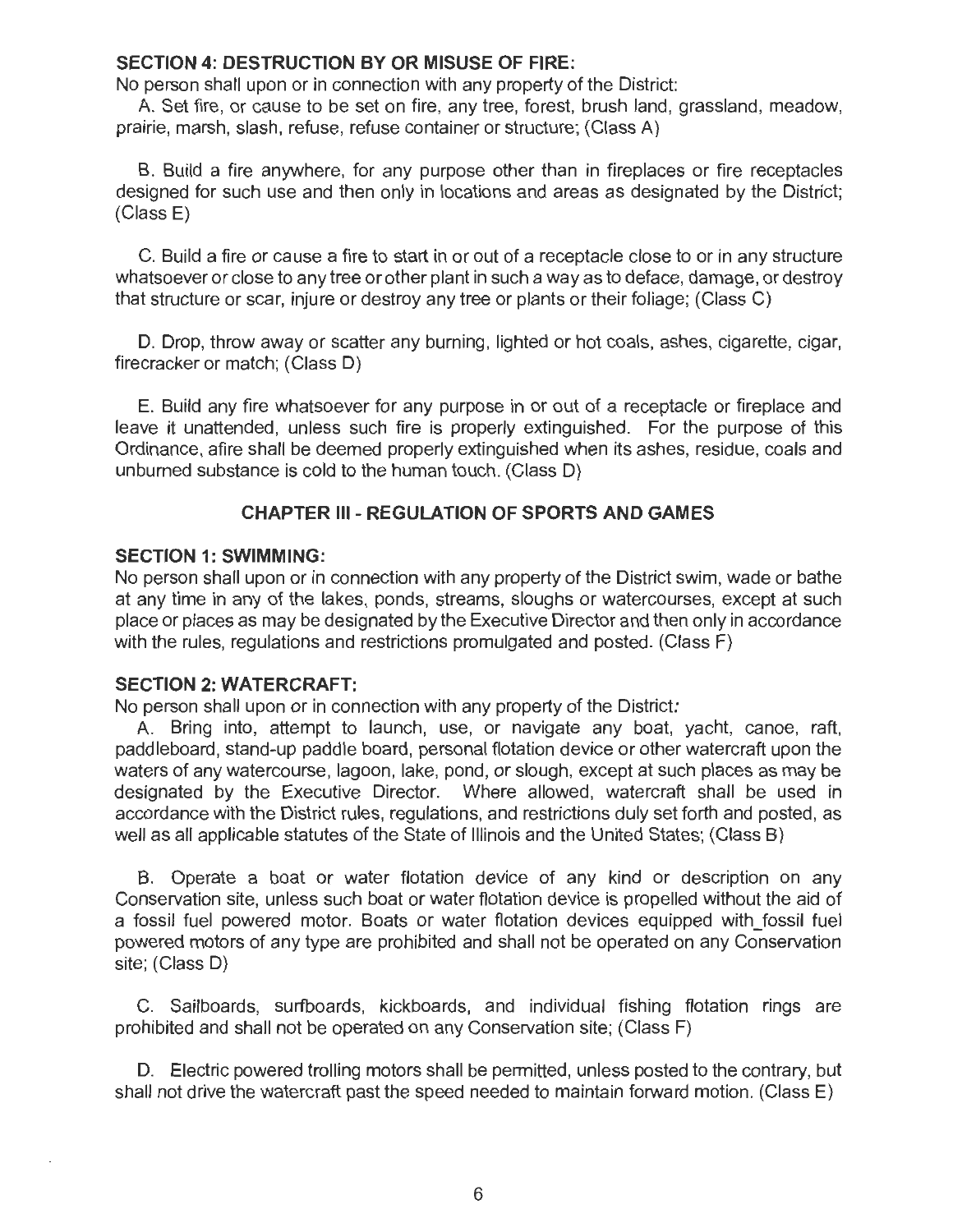## **SECTION 3: ENGINE POWERED MODELS OR TOYS:**

No person shall upon or in connection with any property of the District start, fly or use any fuel-powered engine, jet-type or electric-powered model aircraft, car, truck, boat or rocket or like powered toy or model, except at those areas or waters designated by the Executive Director for such use and then only in accordance with such rules, regulations and restrictions promulgated and posted by the Executive Director or his/her designate. Drones may not be operated on, over, or across the District Property except when operated by the District. For purposes of this section, the term "District Property" includes the first 150 feet of airspace above the ground. (Class D)

### **SECTION 4: HORSEBACK RIDING:**

No person shall upon or in connection with any property of the District bring into, unload, use or ride any horse except on those fields, lots, areas, trails, paths, or roadways designated by the Executive Director for horse use. Where allowed, horses shall be used in accordance with the rules, regulations, and restrictions duly set forth and posted by the Executive Director or his/her designate. (Class D)

### **SECTION 5: BICYCLING AND ELECTRONIC PERSONAL ASSISTIVE MOBILITY DEVICES:**

No person shall upon or in connection with any property of the District:

A. Use or ride a bicycle on any path, trail or other area except on those paths, trails or other areas designated by the Executive Director for bicycle use and at a speed not to exceed 15 miles per hour; (Class E)

B. Fail to ride a bicycle on the right-hand side of any trail or path, as conditions shall permit; (Class F)

C. Ride a bicycle in any manner other than single file on any path, trail or road used by the public for regular motor vehicle access; (Class B)

D. Fail to yield the right of way to any and all pedestrians while riding a bicycle; (Class B)

E. Use or ride any electric or electric assisted bicycle capable of exceeding a speed of 15 miles per hour; (Class D)

F. No person shall operate any bicycle in a careless or reckless manner so as to be grossly indifferent to the person or property of other persons, or at a rate of speed greater than will permit the operator in the exercise of reasonable care to bring the bicycle to a stop within the assured clear distance ahead or operate any bicycle in such a manner as to endanger the life, limb or property of any person; (Class A)

G. The McHenry County Conservation District authorizes persons with mobility impairments to use electronic personal assistive mobility device (EPAMD) in District facilities and sites subject to the following restrictions:

1. The operator of the device must be a person with a mobility impairment, and upon request by District officials, shall produce proof of such status within 24 hours; Credible proof includes: a valid State-issued disability parking placard or card, or other State-issued proof of disability; or a verbal representation, not contradicted by fact, that the EMPAD is being used for a mobility disability. A valid disability placard or card is one that is presented by the individual to whom it was issued and is otherwise in compliance with the State of issuance's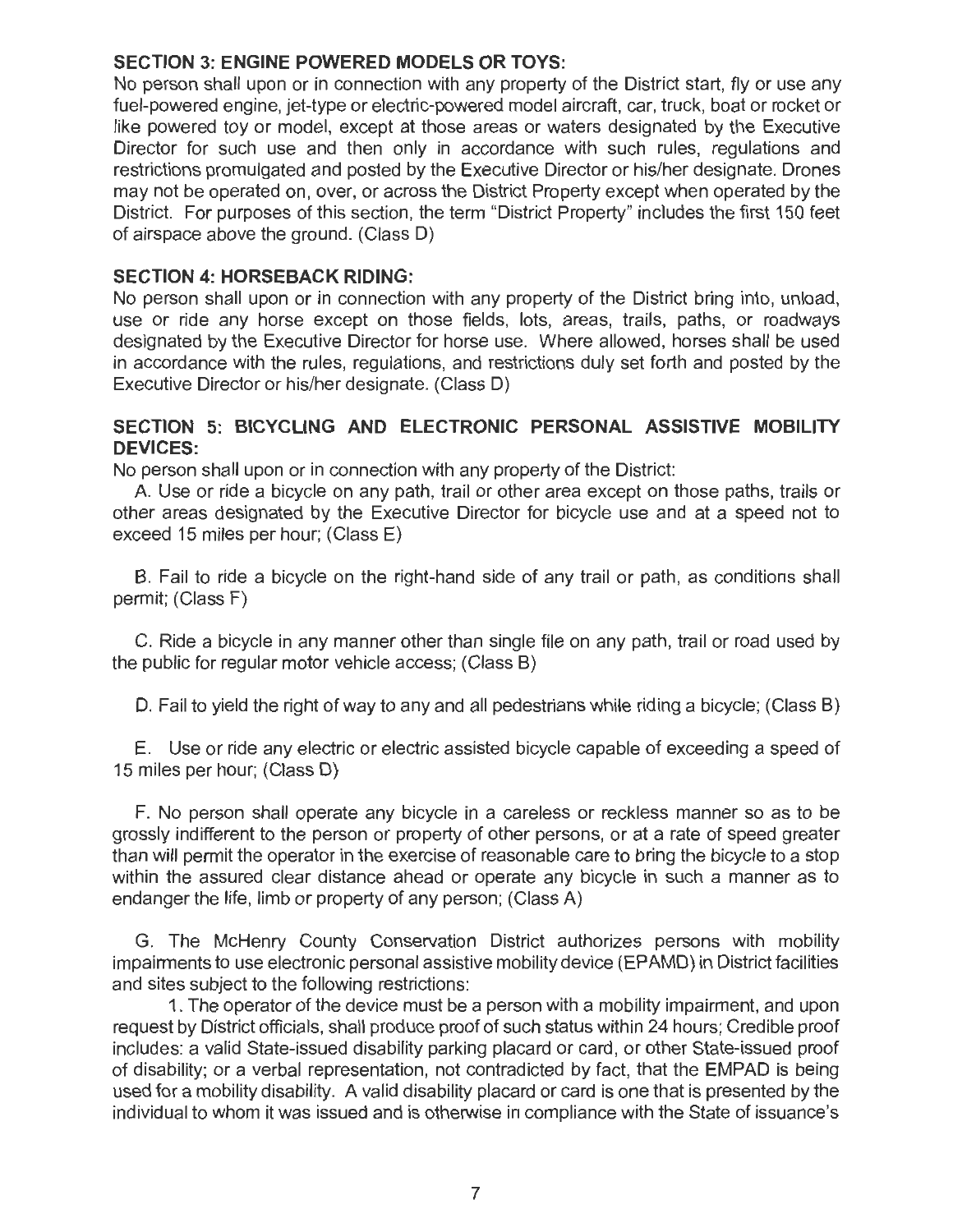requirements for disability placards or cards;

2. The device, if used in a facility or in a site or conservation area, is allowed in any area of the facility, site or conservation area in which the general public is allowed, with the exception of employee only spaces, stairways, and identified hazardous areas;

3. The device, if used in an indoor facility, must be controlled by the operator. It:

a. may not exceed 4 mph;

b. shall be driven on the right side of the circulation route;

c. is prohibited from carrying another person on the frame, or any object on the frame that may make the EPAMD less stable;

d. must not be operated in a dangerous or reckless manner that jeopardizes the safety of the operator, District employees, or District participants;

4. The device, if used in a site or conservation area or out-of-doors, must be controlled by the operator. It:

> a. may not be operated between dusk and dawn unless required for a District authorized program or activity (e.g., camping, evening education and recreation programs, etc.;

b. may not exceed 6 mph;

c. may not be driven into wet or ecologically sensitive areas which are posted as prohibited areas by the District;

d. shall be driven on the right side of the circulation route;

e. is prohibited from carrying another person on the frame, or any object on the frame that may make the EPAMD less stable;

f. must not be operated in a dangerous or reckless manner that jeopardizes the safety of the operator, District employees, or District participants;

5. The District accepts no responsibility for storage of the device;

6. The District accepts no liability for damage to the device, or injury to the operator, whether caused by the operator, another visitor to a District facility or site, or any other circumstance;

7. The District accepts no liability for damage caused by the operator of the device, or injury to others caused by the operator of the device;

8. The District reserves the right to suspend the use of any device at any of the District's facilities, sites or conservation areas by the operator and to protect other such participants from any unreasonable risk of injury or harm. (Class F)

## **SECTION 6: SOUND OR ENERGY AMPLIFICATION:**

No person shall upon or in connection with any property of the District play or operate any sound amplification device including radios, television sets, public address systems, musical instruments, and the like; or operate any other energy amplification device in such a way as to be audible beyond the immediate vicinity of such device or musical instrument or in such a manner as to disturb the quiet camps, picnic areas or other public gathering places, without written permission of Executive Director. (Class C)

## **SECTION 7: WINTER SPORTS:**

No person shall upon or in connection with any property of the District:

A. Operate or ride any snowmobile or other motor driven device at any time or in an area that is closed due to inadequate snow cover, other environmental conditions or on any area posted by the Executive Director or his/her designate as being "unsafe" or "hazardous" and then only in those areas designated by the Executive Director or his/her designate for such activities; (Class B)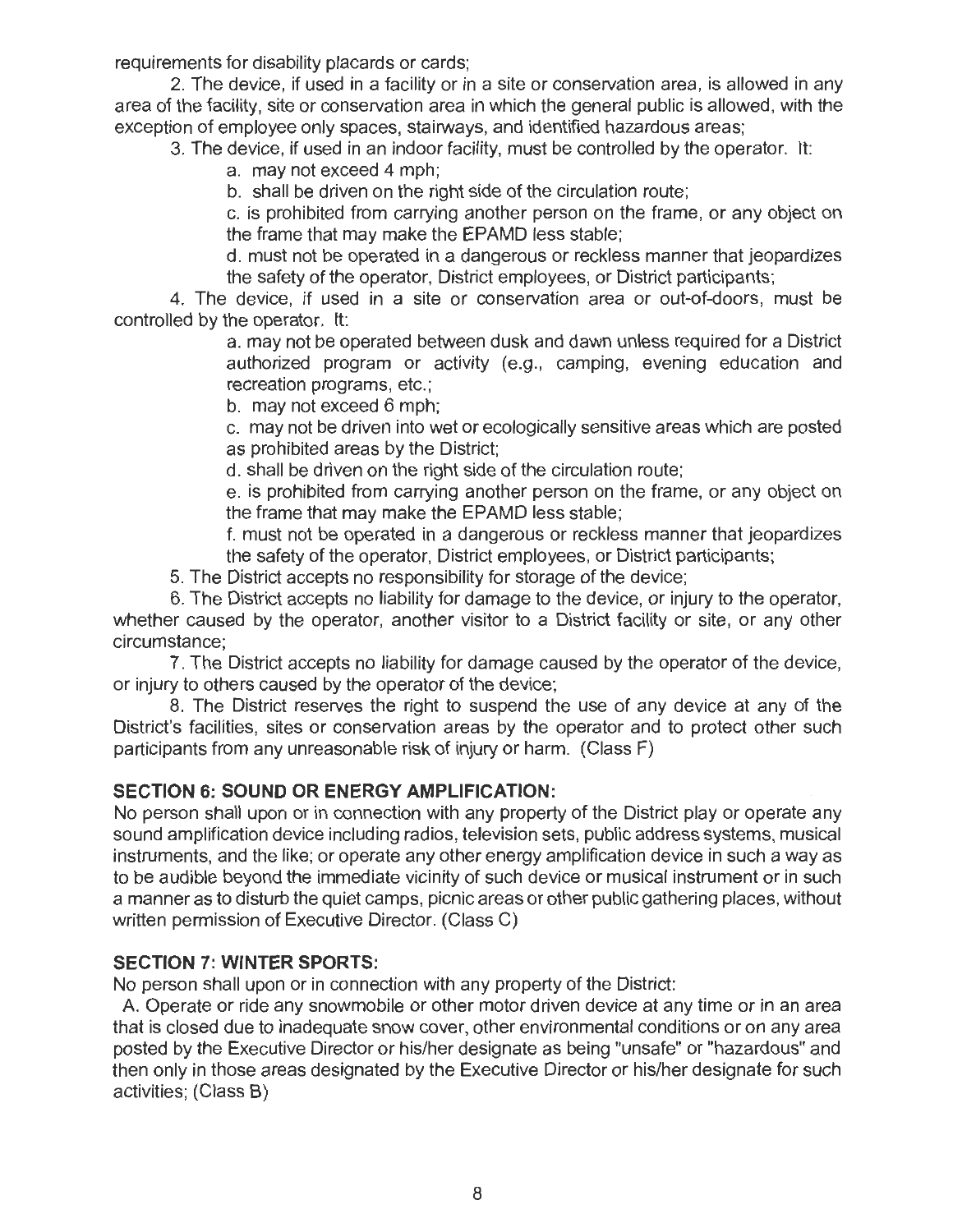B. Operate any snowmobile in excess of the posted speed limit, or in the absence of said posting, 40 miles per hour; (Class C)

C. Operate any snowmobile between the hours of 10:00 p.m. and 8:00 a.m. in excess of 10 miles per hour in any area posted as a quiet zone; (Class D)

D. Operate any snowmobile that is not equipped with fully functional and operational original equipment type safety and noise suppression equipment; (Class B)

E. Sled, toboggan, ski or slide on any area posted by the District as being "unsafe" or "hazardous" or as being "closed" due to inadequate snow cover or other environmental conditions; or upon due notification of such by the Executive Director or his/her designate. The above activities shall only be permitted in areas posted by the Executive Director or his/her designate; (Class E)

F. Enter on or upon any frozen waters to skate, fish, slide or walk on for any purpose whatsoever when such waters are posted by the Executive Director or his/her designate as being "closed" or "unsafe" or "hazardous"; or when notified of such conditions by the Executive Director or his/her designate; (Class D)

G. Bring onto or upon the frozen waters of any lake, pond or watercourse any iceboat, wind-driven-like device or other vehicle, without written permission of the Executive Director. (Class D)

# **SECTION 8: FIELD AND TEAM SPORTS:**

No person shall upon or in connection with any property of the District play or engage in any team sport or game such as, but not limited to, baseball, football, field hockey, volleyball, lacrosse or horseshoes, except in those areas designated by the Executive Director as athletic fields or, if none are available, only on those areas and for such period of time determined by, and permitted by, the Executive Director or his/her designate in order to insure the safe and equal use of the Conservation site by others. (Class F)

### **SECTION 9: AMUSEMENT CONTRAPTIONS:**

No person shall upon or in connection with any property of the District bring in, set up, construct, manage or operate any amusement or entertainment contraption, device or gadget, without written permission of the Executive Director. (Class D)

### **SECTION 10: AVIATION:**

No person shall upon or in connection with any property of the District make any ascent or landing with a balloon, airplane, helicopter, glider, hang glider, kite, or parachute, or any other aviation device or conveyance without written permission of the Executive Director. (Class D)

### **SECTION 11: GAMBLING:**

No person shall upon or in connection with any property of the District:

A. Manage, operate or engage in gambling of any form; (Class A)

B. Have in their possession any clock, wheel, tape machine, slot machine, pin machine or other machine or device for the reception of money or other thing of value on chance or skill or upon action of which money is staked, bet, hazarded, won or lost. Any such machine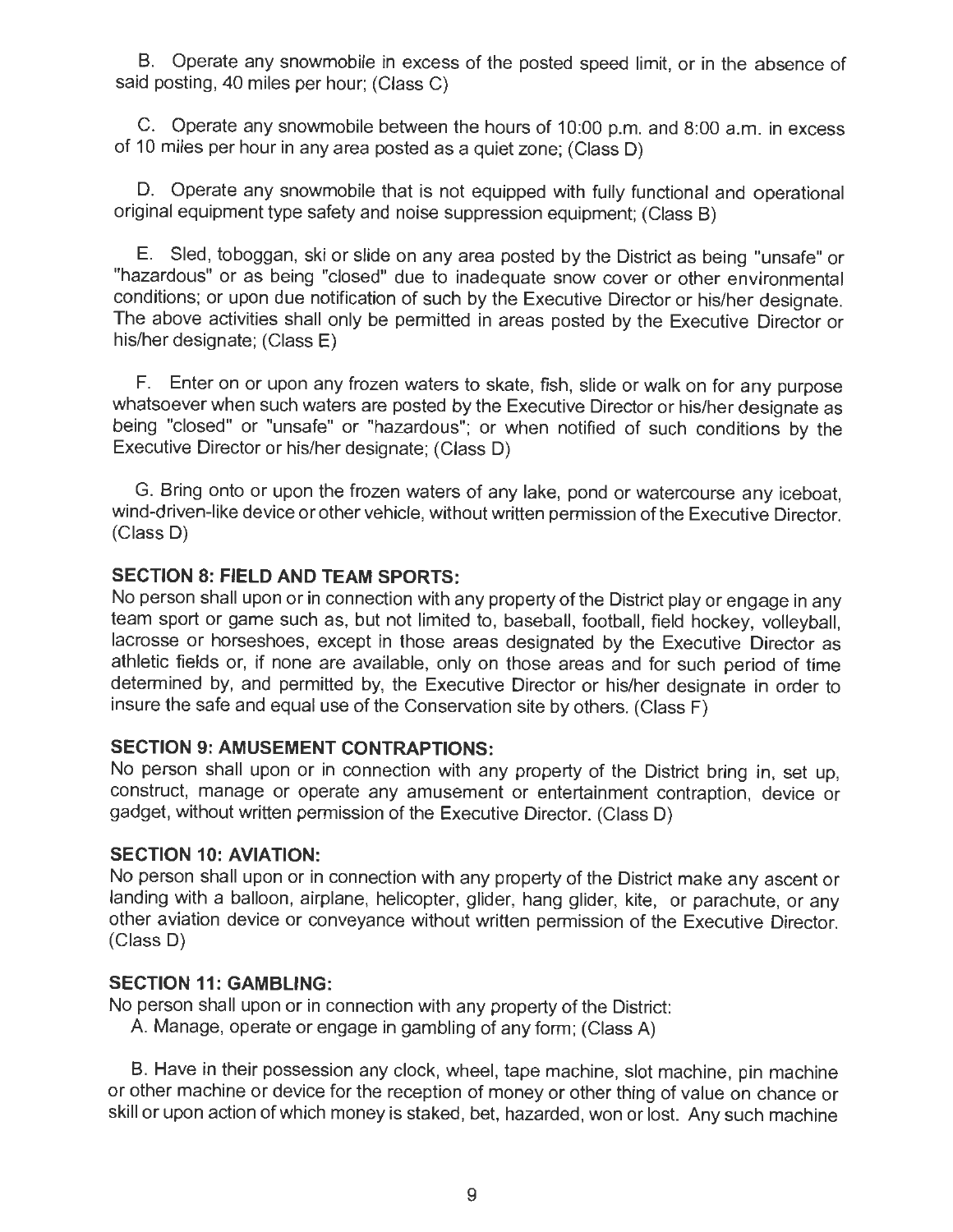or device shall be subject to seizure or confiscation by any Police officer of the District. (Class A)

# **SECTION 12: METAL DETECTORS:**

Bring in or use any device or instrument used to detect metallic objects without prior Written Permission of the Executive Director. (Class D)

# **SECTION 13: SKATEBOARDS:**

No person shall upon or in connection with any property of the District:

A. Ride or operate any skateboard, hoverboard or scooter, other than at such place or places as may be designated by the Executive Director and then only in accordance with the rules, regulations and restrictions promulgated and posted; (Class E)

B. Scooters that are manually or non fossil fuel powered may be operated on paved alternate transportation corridors; fossil fueled powered scooters are prohibited; (Class D)

C. Skateboards and scooters where allowed, shall not exceed a speed of 4 miles per hour and must abide by all rules and regulations governing bicycle usage as defined and provided in this ordinance. (Class F)

# **SECTION 14: RECREATIONAL HUNTING:**

 $\bar{z}$ 

The Board of Trustees on designated District lands may permit controlled recreational hunting. Hunting areas, methods and seasons as well as species limit and type shall be designated by the Board of Trustees. All such designations shall be in compliance with all laws, rules and regulations as set forth by the State of Illinois. Any or all designations made by the Board may be more restrictive but shall not be less restrictive than those allowed by the State. All such designations may be periodically reviewed or changed by the Board with or without notice.

A. No person shall hunt on any lands or areas of the District other than those designated for such purpose; (Class A)

B. No species other than those approved by the State of Illinois and designated by the Board of Trustees shall be hunted on any District lands; (Class B)

C. No hunting method or methods other than those approved by the State of Illinois and designated by The Board of Trustees shall be used upon or in connection with any properties of the District, and only on those properties as designated by the Board; (Class B)

D. No person other than those that are properly licensed by the State of Illinois and registered and permitted by the McHenry County Conservation District shall hunt on any lands of the District and then only in the designated zone(s) and area(s) as specified on the permit. (Class A)

# **SECTION 15: RECREATIONAL HUNTING ADMINISTRATIVE DIRECTIVES:**

All hunting areas, methods and seasons as well as species limit and type shall be reviewed by the District staff on an annual basis and the findings of which shall be submitted to the Board of Trustees in the form of a program recommendation. The Board of Trustees will then designate all such hunting areas, methods and seasons as well as species limit and type. All designations shall then be implemented through the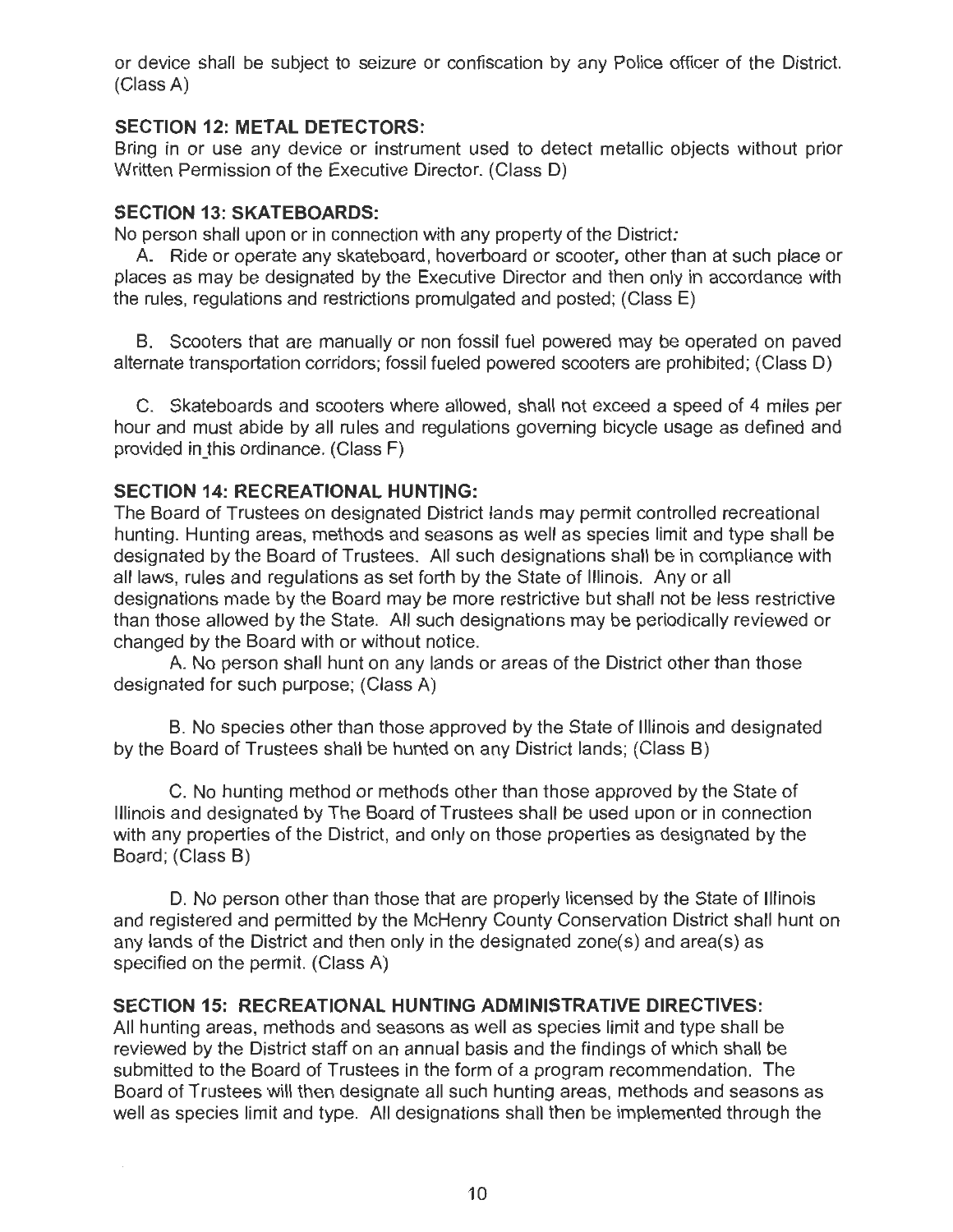issuance of an Administrative Directive as approved by the Board of Trustees. The Board of Trustees shall retain the right to eliminate recreational hunting activities on any or all District areas regardless of past use.

A. No person shall upon or in connection with any property of the District violate any provision, rule, regulation or directive set forth in this Administrative Directive. (Class D)

# **SECTION 16: HUNTER/ FISHERMAN INTERFERENCE:**

No person shall intentionally or knowingly obstruct or interfere with, or use a drone in a manner that interferes with, a properly licensed hunter or fisherman legally on District property. This Section does not apply to any District employee or lease holders exercising their legal rights to the land or police officers, officers of the U.S. Fish and Wildlife Service, sheriffs, deputy sheriffs, or other peace officers if the actions are authorized by law and are

necessary for the performance of their official duties. (Class B)

# **SECTION 17: DISCHARING FIREARMS ON CONSERVATION SITES:**

No person shall upon or in connection with any property of the District discharge a firearm unless authorized by Section 14 or 15 of this Chapter or authorized by the Executive Director or his/her designate and then only in accordance with the provisions, rules, regulations or directives set forth. Nothing in this Section should be construed to regulate the discharge of handguns by a holder of a valid Firearm Owner's Identification Card and concealed carry license, in any manner consistent with State law. (Class B)

# **SECTION 18: SHOOTING INTO A CONSERVATION SITE:**

No person shall at any time discharge a firearm or bow and arrow or allow a firearm or bow and arrow to be discharged into any property of the District. Nothing in this Section should be construed to regulate the discharge of handguns by a holder of a valid Firearm Owner's Identification Card and concealed carry license, in any manner consistent with State law. (Class B)

# **SECTION 19: PAINTBALL GUNS:**

No person shall upon or in connection with any property of the District:

A. Have in their possession any paintball gun, pellet, projectile, or other item associated with or manufactured for such use; (Class D)

B. Discharge any device manufactured or created for the purpose of recreational sport marking whether temporary or permanent. (Class D)

# **CHAPTER IV- REGULATION OF MOTORIZED VEHICLES, TRAFFIC AND PARKING**

# **SECTION 1: VEHICLE OPERATION AND EQUIPMENT:**

No person shall upon or in connection with any property of the District:

A. Operate, or cause to be operated, any motorized vehicle that does not comply with, or in a manner that does not comply with the Vehicle Code of the State of Illinois having to do with the equipment, control, licensing, registering and use of motorized vehicles and/or the licensing of operators of such vehicles; (Class B)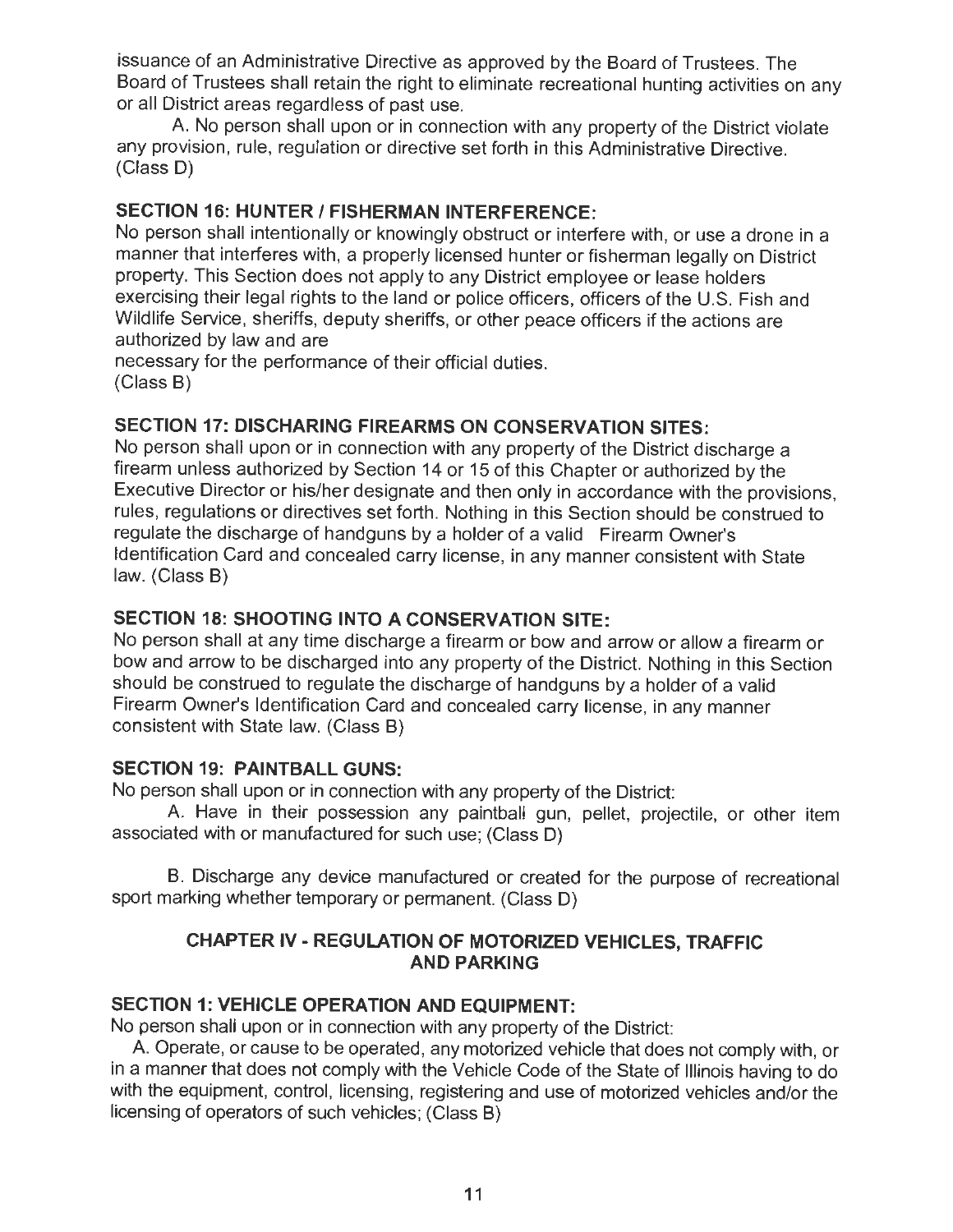**B.** Operate or propel a vehicle or cause a vehicle to be propelled on any road, drive or parking area at a speed greater than the speed limit posted along the right-of-way or, in the absence of such posted limit, at a speed in excess of 20 m.p.h.; (Class B)

C. Disobey any stop sign or any traffic control device; (Class B)

**D.** Operate or cause to be operated, any motor vehicle so as to avoid any traffic control device. (Class **B)** 

### **SECTION 2: VEHICLE TYPES AND ACCESS ALLOWED:**

No person shall upon or in connection with any property of the District:

A. Operate, or cause to be operated, any motor vehicle anywhere except on the roads, drives and parking areas provided, without written permission of the Executive Director and then only in compliance with the directions and restrictions of the District police; (Class D)

B. Operate, or cause to be operated, any motor vehicle anywhere that is not licensed or permitted to be operated on the roads, streets and highways of the State of Illinois, without written permission of the Executive Director and then only in those areas specified and in accord with the rules and restrictions duly set forth by the Executive Director. Vehicles not so licensed, and therefore, subject to the provisions of this sub-section include, but are not limited to, snowmobiles, go-carts, golf carts, trail bikes, and such other all-terrain off-theroad type vehicles; (Class **B)** 

C. Operate or move, or cause to be operated or moved, any motor vehicle locked in as a result of the closing of a Conservation site at the proper posted time, without the permission of the District police or until such time that the Conservation site is officially opened. Any unauthorized vehicle remaining in a Conservation site after closing may be removed by the District from said site by towing at the registered owners expense; (Class **D)** 

D. Operate a motorized vehicle on any road, drive or parking area posted, gated, or barricaded as closed to public traffic. (Class **D)** 

E. Operate a motorized vehicle in a manner that causes damage to conservation district property. This includes but is not limited to creating ruts, and damage to bridges (Class A)

### **SECTION 3: RIGHT-OF-WAY:**

No person shall upon or in connection with any property of the District operate a motor vehicle in such a manner as to fail to yield the right-of-way to pedestrians, bicyclists and/or equestrians. (Class **B)** 

### **SECTION 4: PARKING:**

No person shall upon or in connection with any property of the District:

A. Park a vehicle overnight or leave or cause to leave a vehicle parked in a conservation site after the posted closing time without permission of the Executive Director or his/her designate; (Class D)

**B.** Park a vehicle in such a way as to block in another parked vehicle; (Class **D)**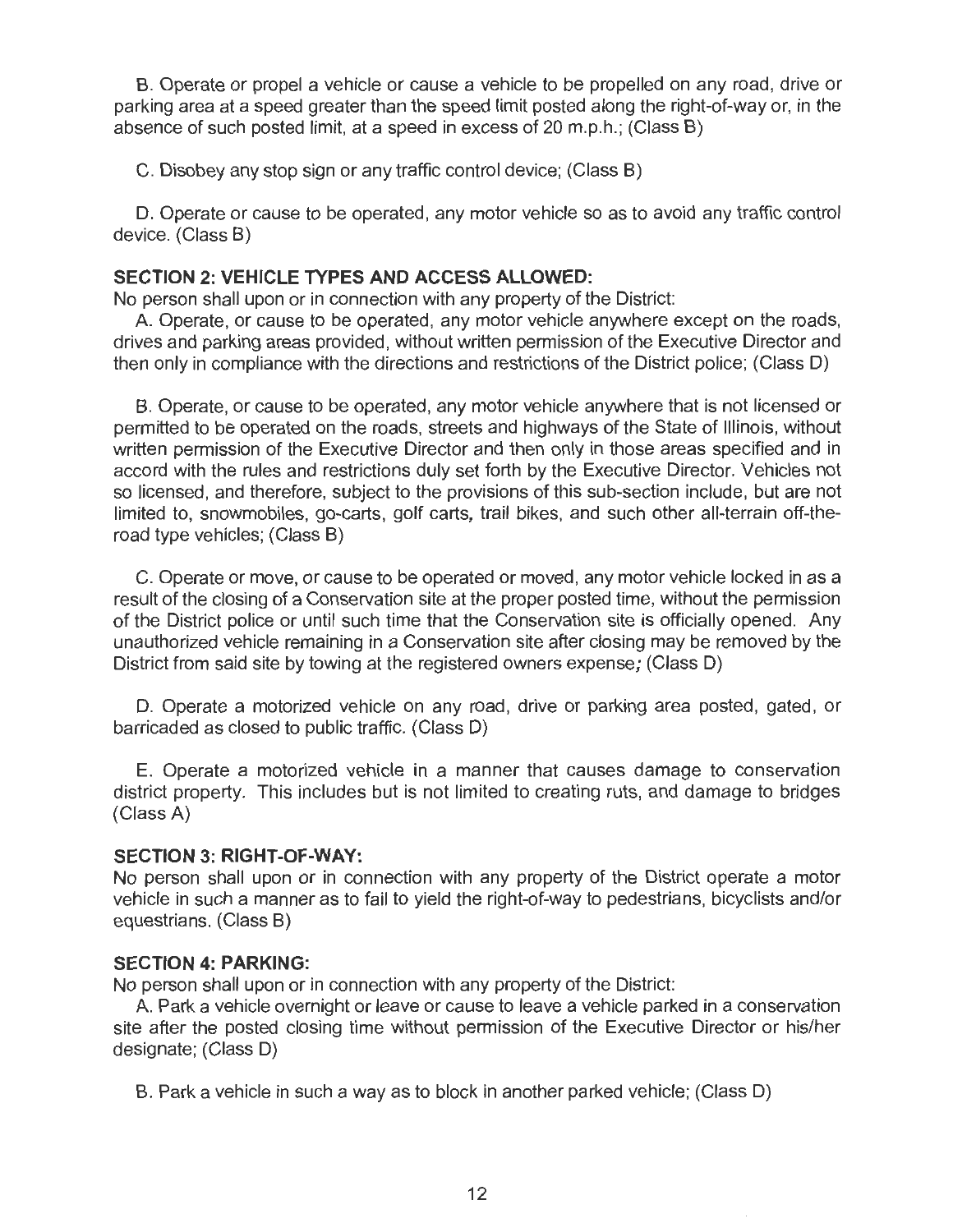C. Park a vehicle in such a way as to block access to a site or to block, restrict, or impede the normal flow of traffic; (Class B)

D. Park a vehicle in a zone or area posted prohibited parking or in a undesignated parking area;

(Class F)

E. Park a vehicle on turf, meadow, prairie, marsh, field, in woodland or on any exposed roots of any tree or shrub; (Class F)

F. Park a vehicle for the purpose of washing it or for the making of any repairs or alterations to any vehicle except those of an emergency nature; (Class F)

G. Congregate within a parking area; (Class F)

H. Park an unauthorized vehicle in a designated handicapped-parking zone. (Class B)

### **SECTION 5: TOWING:**

Violations of any section of this chapter resulting in the subsequent towing of a vehicle by the District: Expense of such towing and storage shall be borne by the registered owner of said vehicle. (Class C)

**SECTION 6 - SPECIAL SPEED AND OPERATING RESTRICTIONS:** Operate or cause to be operated any Vehicle or any other conveyance upon any road, path, drive or parking area, or on any lands in any manner which endangers the safety of Persons or property, or which would allow the tires to spin on any surface (including but not limited to gravel, grass, or prairie), or causing damage to any surface by the use of any vehicle, or at a speed which is greater than is reasonable and proper for the safe operation of the Vehicle, with regard to traffic conditions and special hazards, such as trail crossings, entrances to parking areas or campgrounds, narrow or winding roads, hills, curves, weather or road conditions, and pedestrian, equestrian or bicycle traffic. (Class B)

### **CHAPTERV- REGULATION OF PERSONAL CONDUCT AND BEHAVIOR**

### **SECTION 1: VENDING AND ADVERTISING**

No person shall upon or in connection with any property of the District:

A. Expose or offer for sale to the general public any articles or things; or conduct or solicit any business, trade, occupation or profession without a valid Concession Contract Agreement approved by the Executive Director and then only in accordance with the terms and conditions thereof, it being the intention to control commercial enterprises or sales on District lands; (Class C)

B. Display, distribute, post or fix any placard, sign, handbill, pamphlet, circular or any other writing or printed material or objects containing advertising matter or announcements of any kind whatsoever without written permission of the Executive Director and then only in compliance with the terms of such Permit or in compliance with the terms of a valid Concession Contract approved by the Executive Director, except that groups holding a valid Picnic, Camping or Special Event Permit may display signs to identify their location or direct others to it, providing such signs are temporary and are removed by the Permitee at the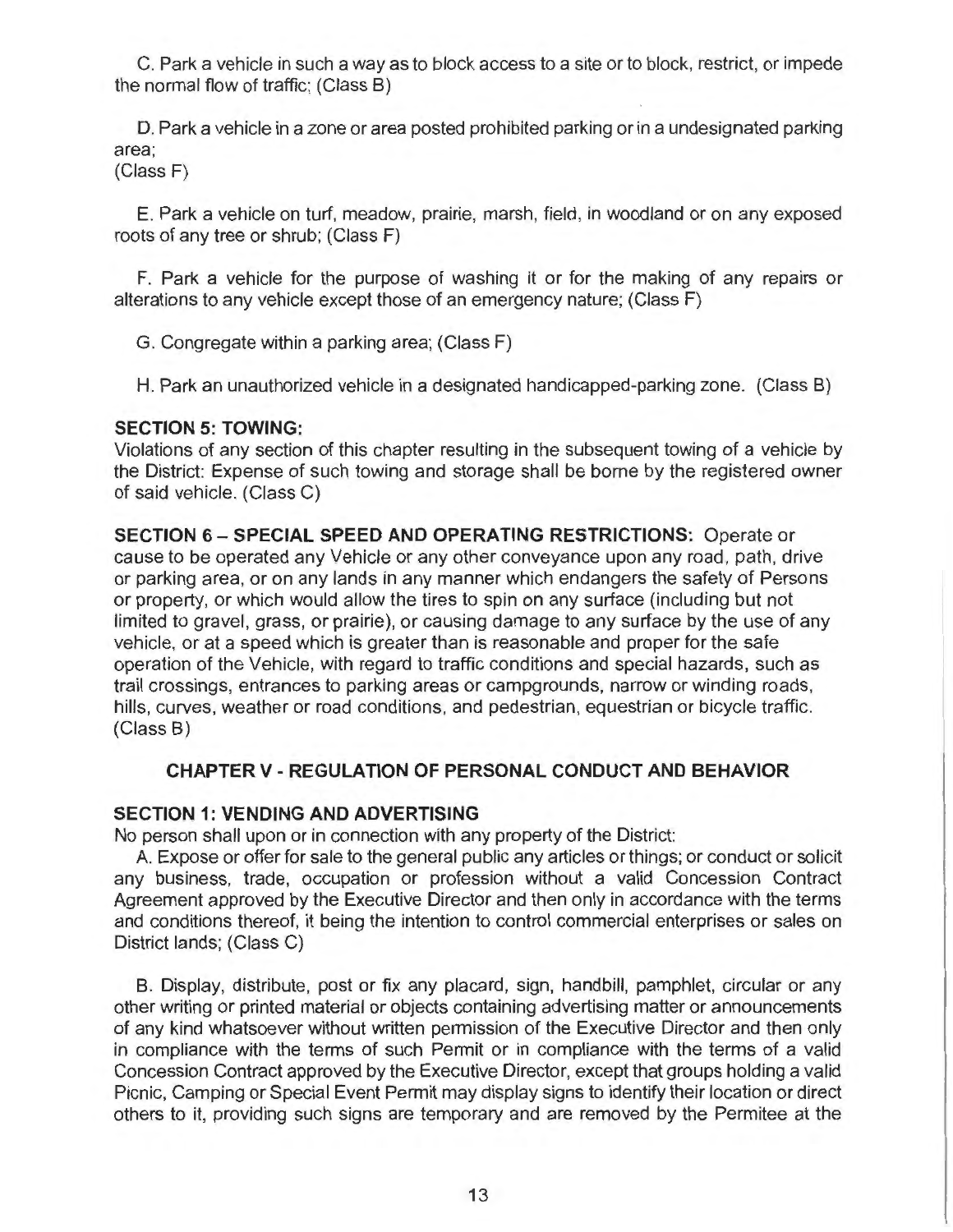termination of the activity and providing that such signs are no larger than 24" by 30" and are not attached to any tree or shrub or any post, building, District sign, gate or other structure. (Class D)

### **SECTION 2: UNLAWFUL OBSTRUCTIONS:**

No person shall upon or in connection with any property of the District:

A. Set, place or cause to be set or placed any goods, ware or merchandise on any stand, cart or vehicle for the transportation or vending of any such goods, wares or merchandise or any other article upon any property of the District to the obstruction of any use of any Conservation site or the detriment of the appearance of any Conservation site; (Class C)

B. By force, threats, intimidation, unlawful fencing, enclosing or by any other unlawful means, prevent, obstruct or combine and confederate with others to prevent or obstruct, any person from peacefully entering upon any property of the District, or prevent or obstruct free passage or transit over or through any lands or waters of the District, or obstruct the entrance into any enclosure within the District, except that nothing in this Section shall be construed to deny lawful enforcement of a valid Permit granting certain person or persons use to the exclusion of others as defined and provided for in this Ordinance. (Class A)

# **SECTION 3: UNLAWFUL CONSTRUCTION, MAINTENANCE OR ENCROACHMENT:**

No person shall upon or in connection with any property of the District:

A. Erect, construct, install, or place any structure, building, shed, fence, machinery, equipment, or apparatus of any type, or stockpile, store or place any organic or inorganic material used for the construction of such items on, below, over or across any District property without prior written authorization from the Board and then only in accordance with the terms and conditions set forth in a valid License, Easement or Contract agreement. Corporations may be prosecuted for a violation of this section when an Agent of the Corporation, while acting within the scope of his/her office or employment, performs the conduct which is prohibited;(Class A)

B. Perform or cause any mowing, trimming, cutting, or grooming of District lands, or perform any similar grounds maintenance for any purpose, or in any like manner encroach onto District Property from privately or publicly owned lands; (Class D)

C. Place, stockpile or store any gravel, stone, dirt, sand, wood, lumber or any other organic or inorganic material on District Property. (Class D)

### **SECTION 4: DRUG AND ALCOHOL ABUSE:**

No person shall upon or in connection with any property of the District:

A. Be present in an intoxicated condition or under the influence of liquor, beer, cannabis, drug or narcotic to the extent of being unable to perform a normal body function, such as but not limited to\_maintaining balance and coherent speech, or because of the influence of such or like substances engage in behavior of speech that intimidates others or interferes with or unreasonably disrupts others in the normal, safe use of the Conservation site or any facility thereof; (Class C)

B. Consume any alcoholic beverage in any area designated for parking or within a distance of one hundred (100) feet thereof; (Class C)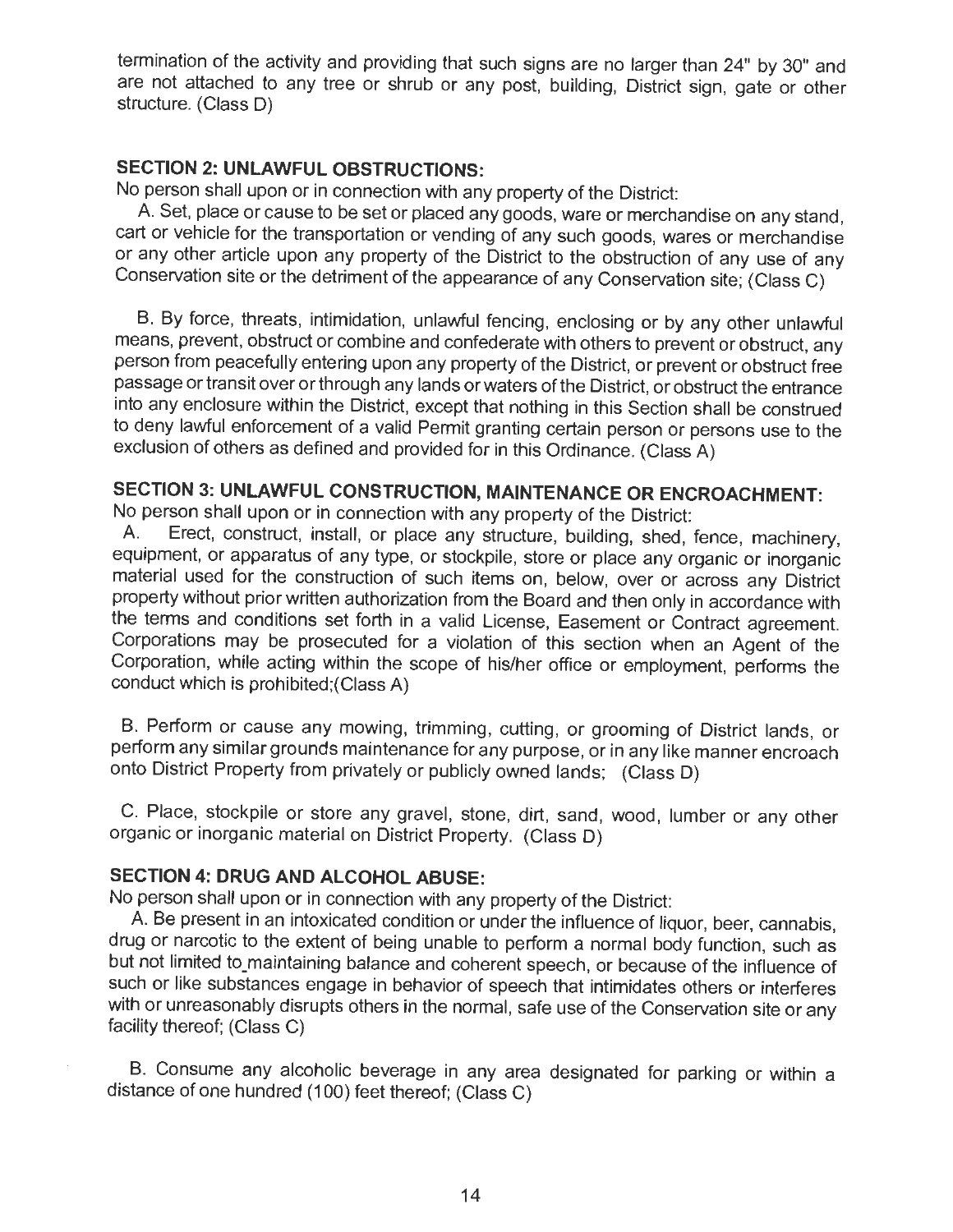C. Possess any alcoholic beverage on any alternative transportation corridor (i.e. bicycle/snowmobile trail); (Class C)

D. Be under the age of 21 and possess any tobacco or tobacco related product; (Class D)

E. Be under the age of 21 and possess any alcoholic beverage of any kind, or cannabis or any cannabis related product. (Class A).

F. Possess Cannabis in a vehicle not open to the public unless the cannabis is in a reasonably secured, sealed container and is reasonably inaccessible while the vehicle is moving on district property. (Class A)

G. Use cannabis in any motor vehicle. (Class A)

H. Use cannabis in any public place. (Class A)

# **SECTION 5: WEAPONS AND HARMFUL SUBSTANCES:**

No person shall upon or in connection with any property of the District at any time have in their possession or on or about their person, vehicle, or any other conveyance concealed or otherwise, any firearm, pistol, revolver, rifle, shotgun, bow and arrow, slingshot, cross bow, spear or spear gun, stun gun, taser switchblade knife, stiletto, sword, blackjack, club, martial arts weapon, paint gun, air rifle, bb gun or any weapon, or any device designed or capable of discharging a projectile or harmful chemical substance by air, spring, spirit, gas or explosive, any explosive substance or harmful solid, liquid or gaseous substance or any other dangerous weapon, except at those ranges or areas designated for their use by the Executive Director and then only in accordance with the rules and restrictions duly set forth for the proper use of such ranges or areas. Nothing contained herein shall be construed to prevent any Police, Deputy, Sheriff, Coroner, State Policemen or any duly sworn peace officer from carrying such weapons as may be authorized and necessary in the discharge of their duties nor shall it apply to any person summoned by any such Officer to assist in making arrests or preserving the peace while such person is engaged in assisting. Nothing in this Section should be construed to regulate the possession of handguns, and the transportation of any firearm by a holder of a valid Firearm Owner's Identification Card or concealed carry license, in any manner consistent with State law. (Class B)

# **SECTION 6: HINDERING OR BRIBING EMPLOYEES:**

No person shall upon or in connection with any property of the District:

A. Threaten, interfere with, unreasonably disrupt, delay or in any manner hinder any employee engaged in the performance of his/her duties; (Class A)

B. Give or offer to give any employee any money, gift, privilege or article of value on or off District property in order to violate the provision of this Ordinance or any other District Ordinance, contract, or Permit, or statute of the State of Illinois and the United States or in order to gain or receive special consideration in applying for any use or privilege or to gain special consideration and treatment in the use of any District property or facility. (Class A)

# **SECTION 7: CONTROL AND TREATMENT OF ANIMALS:**

Nothing in this Ordinance shall be construed to prohibit the controlled use of domestic animals approved by the Executive Director for the purposes of public safety, such as, but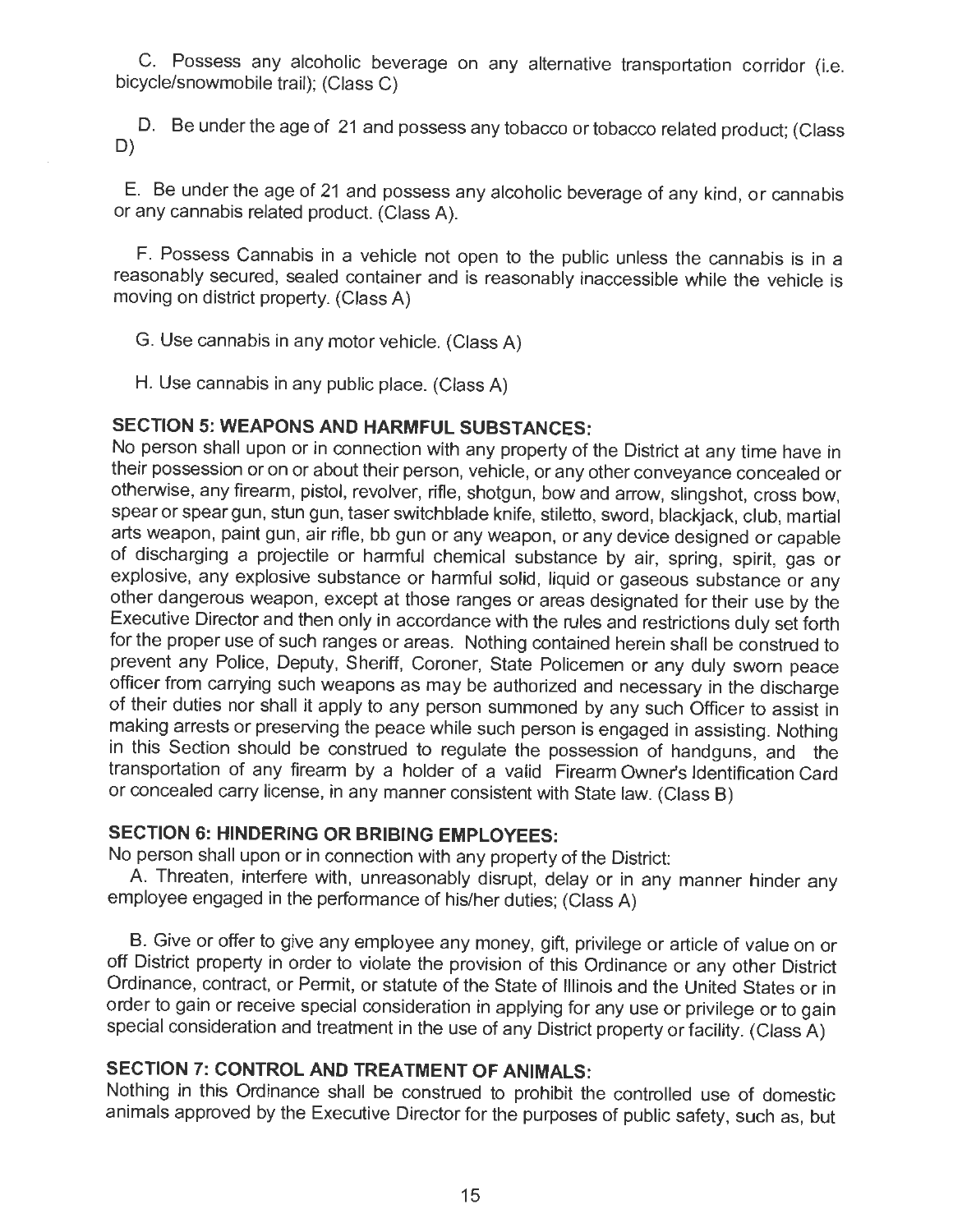not limited to, the protection of District property or the protection of employees in the performance of their duties including search/ rescue or the use of service animals as specified in any Service Animal Policy adopted by the District. No person shall upon or in connection with any property of the District:

A. Bring in, lead or carry any domestic animal that is unleashed or on a leash longer than ten feet, except at those areas designated by the Executive Director for animal training and then only in accordance with the rules and restrictions duly promulgated for the control of such area or areas; All such leashed animals shall, at all times, be under the immediate and direct control of the person bringing such animal into the conservation site; For the purpose of this section, evidence of immediate and direct control shall be proven through the act of physical grasp and manipulation of said leash; (Class **F)** 

**B.** Cause or allow to release or to run or remain at large any domestic animal or pet; (Class C)

C. Torture, whip, beat or cruelly treat or neglect any animal; (Class C)

D. Bring in, drive, ride or lead in any animal, except that horses and other beasts of burden and draft animals may be ridden, led or driven ahead of carriages. Carriages can be a maximum of 5 feet in width; carriages can only be drawn by a single horse driven ahead of vehicles attached thereto on such portions of the Conservation sites as may be designated by the Executive Director and then only in accordance with the provisions of this Ordinance and the rules and restrictions duly promulgated for the control of such area or areas; (Class D)

E. Hitch or tie any horse or other animal to any tree, bush, shrub or structure. Unless the structure was constructed for that purpose; (Class **F)** 

**F.** Bring in, lead, drive, ride or carry any wild, domestic or pet predator animal or bird, leashed or unleashed into or upon any Conservation site, or part thereof, designated as a Nature Preserve or Natural Area or Historic Site, without the written permission of the Executive Director; (Class C)

G. Shall feed any wild animal, predator animal, fish, reptile or bird. Domestic animals can only be fed by their owner(s) or permission of their owner(s). (Class D)

### **SECTION 8: HONORING PERMITS:**

No person shall upon or in connection with any property of the District by act or speech willfully or unreasonably hinder, interrupt or interfere with any duly permitted activity or unreasonably or willfully intrude on any areas or into the structures designated for the use of a certain person or persons to the exclusion of others by written permission of the Executive Director. (Class D)

### **SECTION 9: PYROTECHNICS:**

No person shall upon or in connection with any property of the District, possess, display, use, set off or attempt to ignite any firecracker, fireworks, smoke bombs, rockets, black powder guns or other pyrotechnics, without written permission of the Executive Director. (Class B)

# **SECTION 10: ILLINOIS COMPILED STATUTE LIMITATIONS:**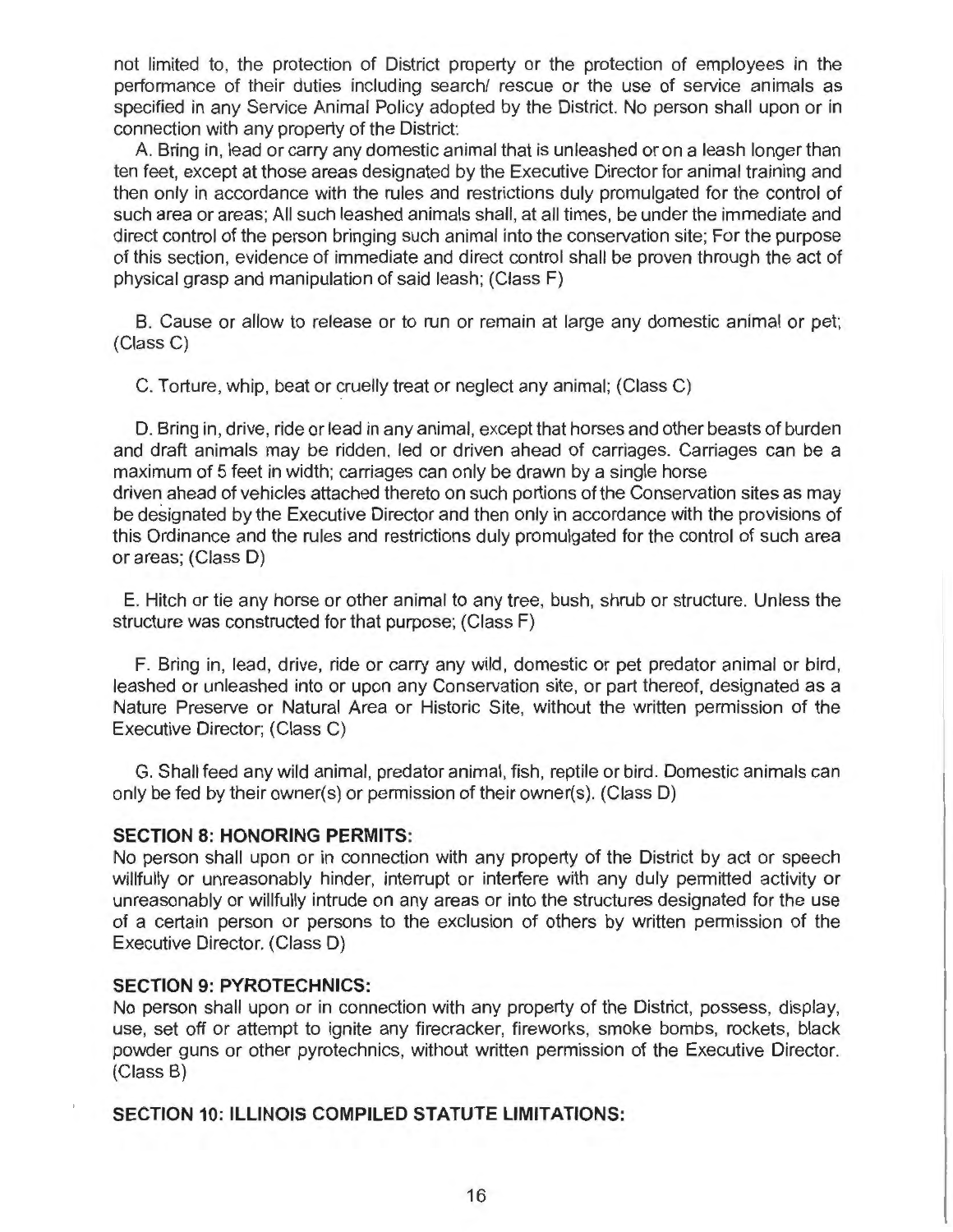No person shall do or cause to be done any act in violation of the Illinois Criminal Code of 1961 as amended, the Illinois Cannabis and Controlled Substance Acts of 1971 as amended, the Illinois Dram Shops Acts as amended, or any applicable Illinois Compiled Statues as amended while in or on any property administered by or under the jurisdiction of the District. (Class B)

# **SECTION 11: PERSONAL CONDUCT:**

No person shall upon or connection with any property of the District:

A. Engage in behavior or speech that provokes a breach of the peace or disrupts, alarms, disturbs, annoys, intimidates, or unreasonably interferes with others while on or in any District property or any facility thereof. Such prohibited conduct includes, but is not limited to, public urination, public intoxication, any sexual contact and any sexual conduct; (Class A)

B. Intentionally expose his or her own genitals, pubic area, buttocks, or female breast below the top of the areola, with less than a fully opaque covering. (Class A)

- C. Engage in any lewd or sexual conduct on district property. (Class A)
- D. Engage in any conduct that creates an unsafe condition or engages in any unsafe act. (Class A)

# **SECTION 12: DISOBEYING A LAWFUL ORDER:**

Disobey, ignore, or in any manner fail to comply with any request, direction, or order given by any Police Officer charged with the control, management, or protection of District Property or resources when such request, direction or order is given in the lawful performance of his/her duties. (Class A)

## **SECTION 13: PHOTOGRAPHY**

Take or cause to be taken any still or motion pictures or make sketches or paintings for commercial purposes without prior Written Permission of the Executive Director and then only in accordance with the rules and restrictions duly set forth as part of such Permit or engage in any photography or video recording in restricted areas. (Class D)

# **Chapter VI** - **DISORDERLY STREET GANG CONDUCT**

# **SECTION 1: MCHENRY COUNTY CONSERVATION DISTRICT FINDINGS:**

A. The McHenry County Conservation District hereby finds and declares that it is the right of every person, regardless of race, color, religion, national origin, sex (including gender identity, sexual orientation, and pregnancy), age, citizenship status, ancestry, marital status, military status, physical or mental disability to be secure and protected from fear, intimidation and physical harm caused by the activities of violent groups and individuals. It is not the intent of this Ordinance to interfere with the exercise of the constitutionally protected rights of freedom of expression and association. The McHenry County Conservation District hereby recognizes the constitutional right of every citizen to harbor and express beliefs on any lawful subject whatsoever, to lawfully associate with others who share similar beliefs, to petition lawfully constituted authority for a redress of perceived grievances, and to participate in the electoral process;

B. The McHenry County Conservation District finds, however, that urban, suburban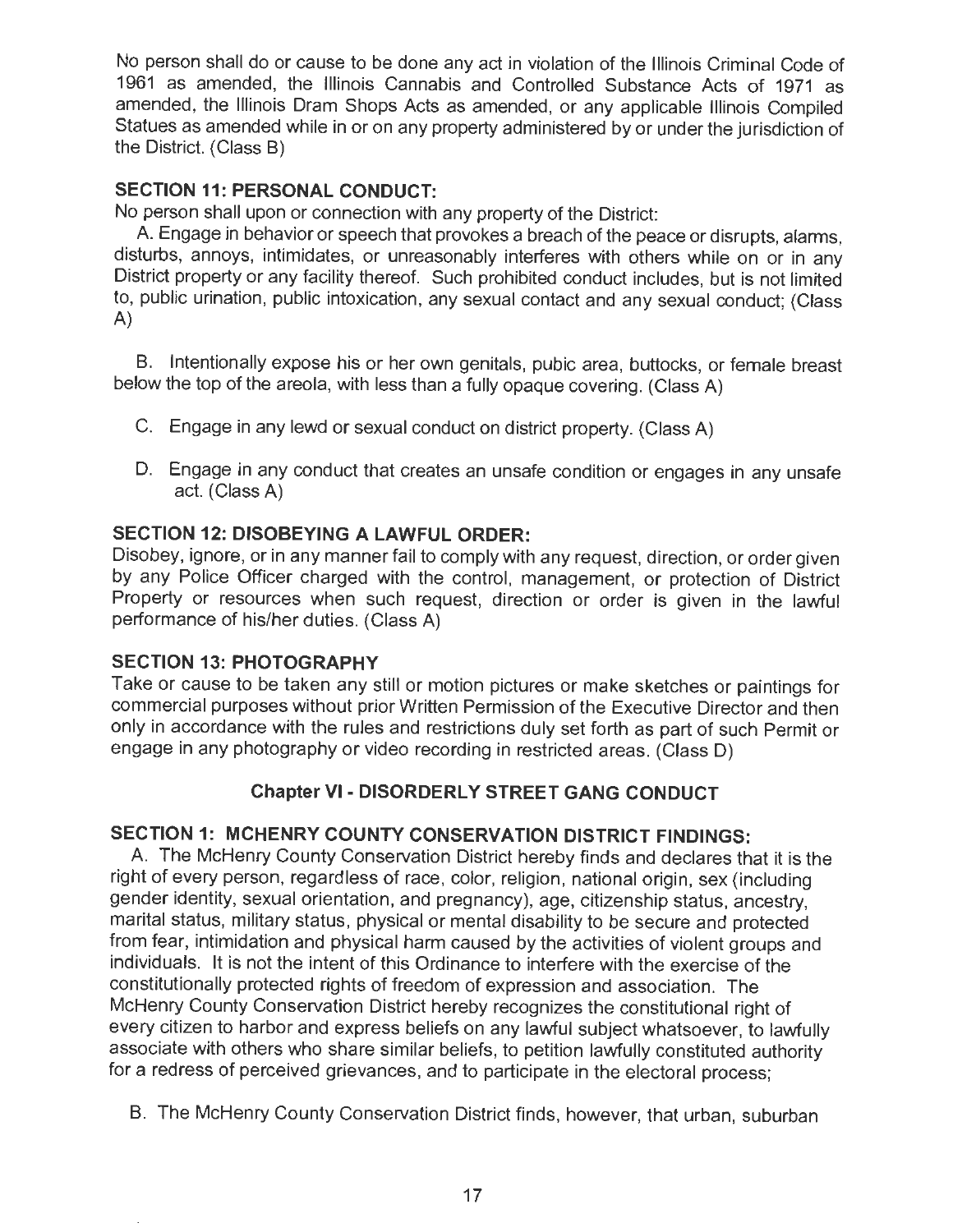and rural communities, neighborhoods, schools and parks throughout the State are being terrorized and plundered by street gangs. The McHenry County Conservation District finds that there are now several hundred street gangs operating in Illinois, and that while their terrorism is most widespread in urban areas, street gangs are spreading into suburban and rural areas of Illinois, including McHenry County;

C. The McHenry County Conservation District further finds that street gangs are often controlled by criminally sophisticated adults who take advantage of our youth by intimidating and coercing them into membership by employing them as drug couriers and runners, and by using them to commit brutal crimes against persons and property to further the financial benefit to and dominance of the street gang;

D. Street gang activity presents a clear and present danger to public order and safety and is not constitutionally protected. No society is or should be required to endure such activities without redress. Accordingly, it is the intent of the McHenry County Conservation District, by enacting this Ordinance, to prohibit street gang related activity.

## **SECTION 2: DEFINITION:**

A. For the purpose of this Section, "street gang" or "gang" is defined as any ongoing organization, association in fact or group of three or more persons, whether formally or informally organized, or any sub-group or affiliated group thereof, having as one of its activities the commission of criminal or illegal acts, including by way of example only and not in any way limiting or specifying, illegal drug distribution, and whose members individually or collectively engage in or have engaged in a pattern of criminal or illegal acts, and which group frequently, though not necessarily, claim one or more particular geographic territory or "turf' exclusively as its realm of influence and operations;

B. It shall be unlawful for any person within or on any McHenry County Conservation District properties to use, display or wear colors, emblems or insignia on or about their person in public with the intent of communicating membership or support of, affiliation, association or identification with, or insult toward any street gang;

C. It shall be unlawful for any person within or on any McHenry County Conservation District properties or waters that are owned, managed and or leased by the District including any lands covered by conservation easements granted to the District to do or make any act, use any words or gestures with the intent of communicating membership or support of, affiliation, association or identification with, or insult toward any street gang or with actual knowledge that the subject act, use of words or gestures are used and recognized as a means of communicating street gang membership, affiliation, association, support, identification or insult.

## **SECTION 3: PENALTY:**

Any person violating this section shall be fined not less than \$400.00 for each offense and be responsible for the McHenry County Conservation District's cost of prosecution including but not limited to attorney fees incurred by the McHenry County Conservation District. Each day that a violation continues shall be considered a separate offense. A violation of this ordinance requires a court appearance. Class A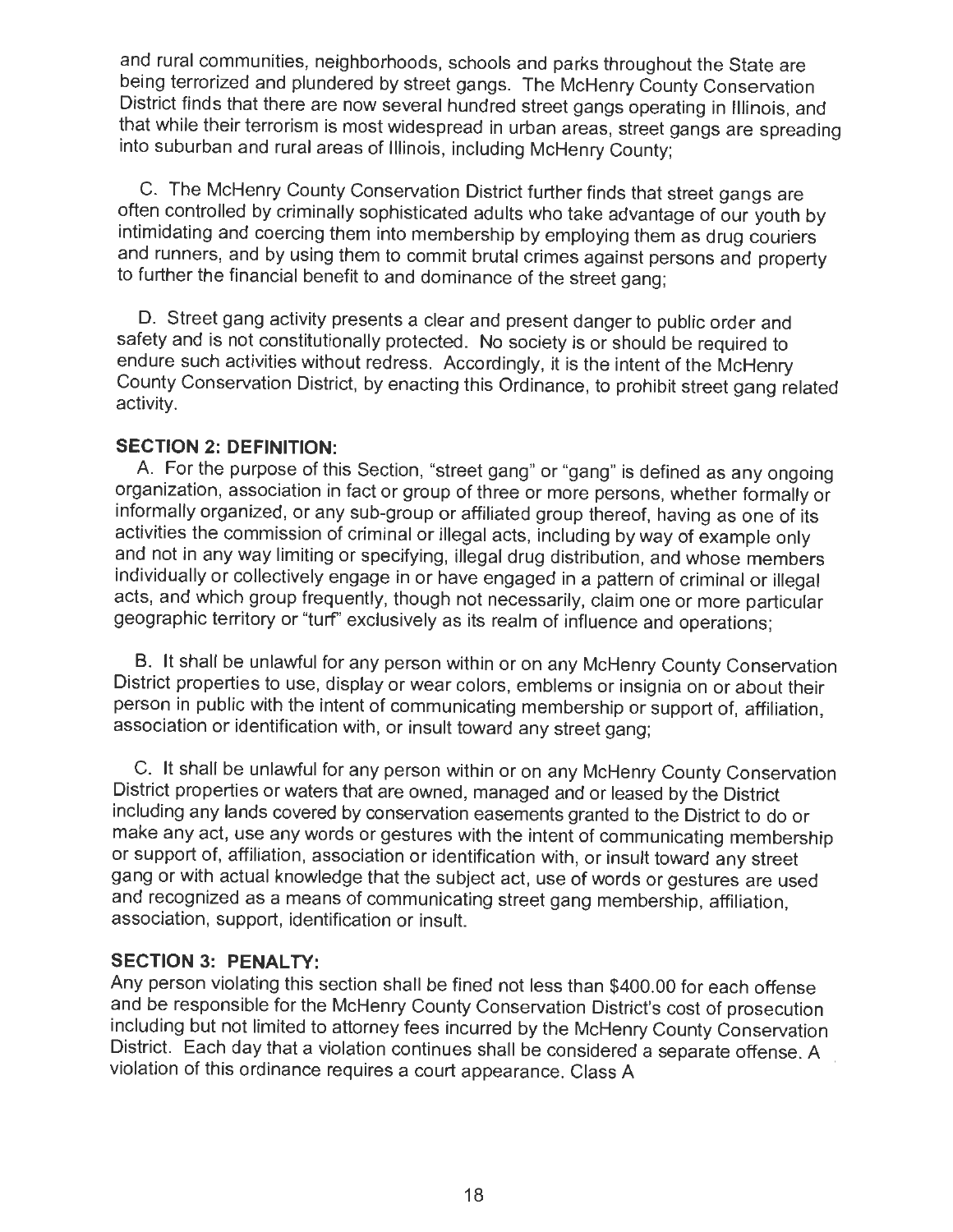# **SECTION 1: INCORPORATION OF ENFORCEMENT ORDINANCE**

The President and Board of Trustees of the District authorize the adoption of an ordinance governing the enforcement and establishing fines and penalties for any violation of this general use ordinance. Said ordinance governing enforcement is incorporated into and made part of this general use ordinance.

# **SECTION 2: PERMITS AND DESIGNATED AREAS - AUTHORITY:**

To carry out the terms of this Ordinance, the Executive Director is hereby given authority to issue the permits, post notices or take other action as called for herein, subject to the guidelines herein set forth:

A. The Executive Director or his/her designate shall have the authority to designate areas, facilities or water suitable for various activities or use, to close Conservation sites, or parts thereof, in the interest of public health, safety or general welfare or in order to protect the natural resources from unreasonable harm and to promulgate and issue permits where required by this Ordinance and collect such fees as established by the District in accordance with the following guidelines:

- 1. That no person be discriminated against because of race, color, religion, national origin, sex (including gender identity, sexual orientation, and pregnancy), age, citizenship status, ancestry, marital status, military status, physical or mental disability;
- 2. That the proposed use or activity will not unreasonably interfere with or detract from the general public use and enjoyment of the Conservation site and surrounding property or facilities;
- 3. That the proposed use or activity is not reasonably likely to result in violence or serious harm to property or persons;
- 4. That the proposed activity or use will not entail extraordinary expense or operation costs by the District or expose it to unusual or extreme liability;
- 5. That the area desired has not been reserved for another activity at the same time;
- 6. That the proposed activity is not reasonably expected to detract from the promotion of public health;
- 7. That the proposed activity is reasonably compatible with the type of Conservation site, the size and character of the area or waters involved and the facilities available and that it is not reasonably expected to cause irreparable harm or extreme damage to the natural environment of the Conservation site.

B. The Executive Director or his/her designate may impose reasonable restrictions on the granting of a Permit including, but not limited to, any of the following:

- 1. Restricting of open dates for reserved area use, the length of time an area will be held for reserved use, the use of ground fires, sound and energy amplification devices, amusement devices, off-the-road-vehicle access, the number of persons present, location and type of any tents, bandstands, stages or temporary structures, the use of domestic, pet or trained animals, the use of shelters or structures, the collecting for any purpose of any water, soils, minerals, flora and fauna, the type and location of sports and games or any other activity which appears likely to create a risk of unreasonable harm to use and enjoyment of the Conservation site by others or of damage to District property;
- 2. Requiring proof of and establishing the amount of liability and Dram Shop insurance required, and/or requiring a Hold Harmless Agreement, or requiring a Certificate of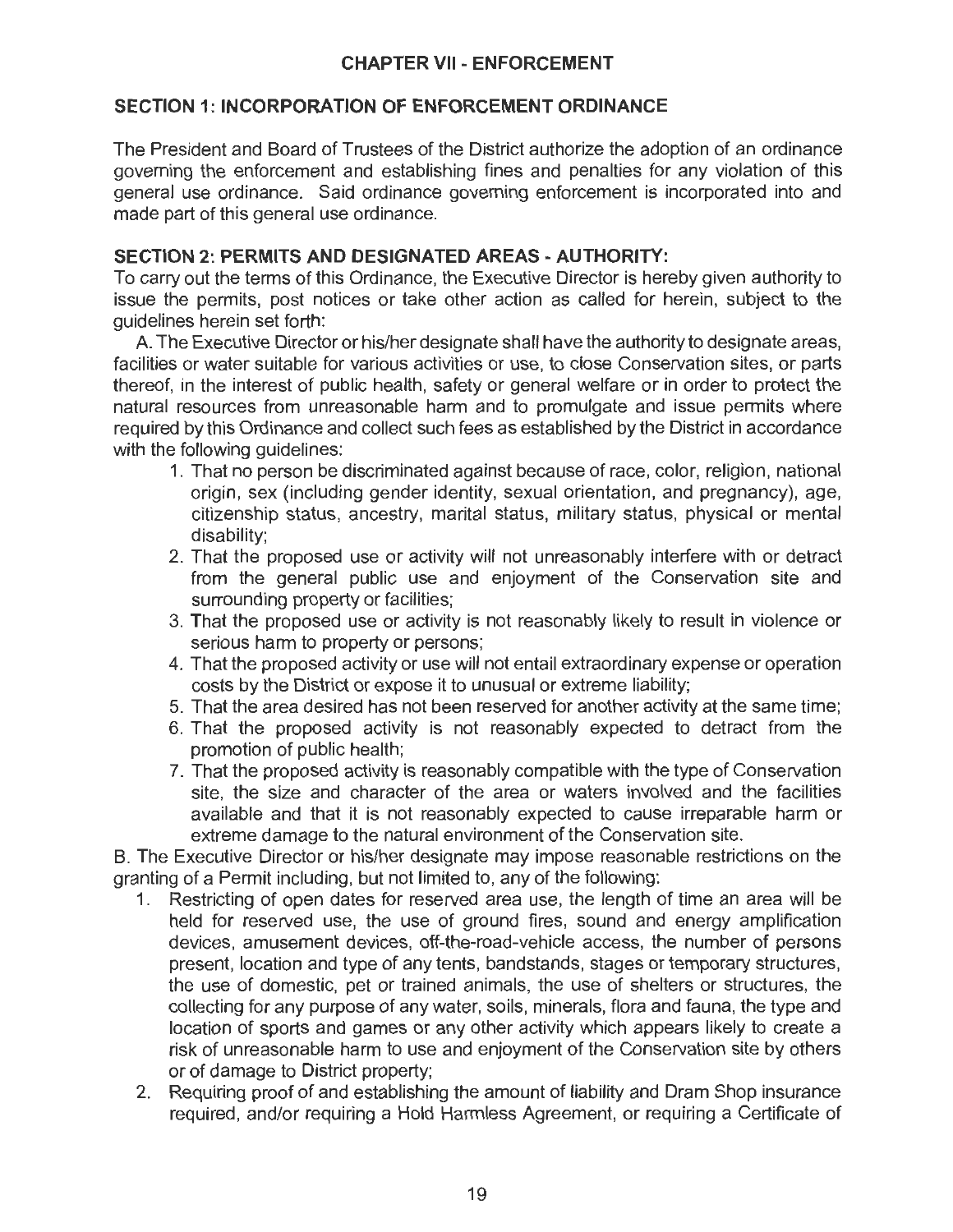Insurance naming the District as an additional insured when the activity is deemed by the Executive Director to require such;

- 3. Requiring the name, address, telephone number and driver's license number of a legal adult responsible for the use or activity requested, as well as the name, address and telephone number of the group represented by the applicant;
- 4. Requiring that the applicant furnish additional security forces at the applicant's expense. All such forces shall be approved by and act under District police supervision.

C. All permits required by this Ordinance and issued by the Executive Director or his/her designate shall be issued at the District Administrative Office located at 18410 U.S. Highway 14, Woodstock Illinois, or any other site designated by the Executive Director, on a firstcome, first-served basis beginning the first working day of each calendar year for open dates or for such total number allowed during that calendar year.

D. The Executive Director is authorized to seek reasonable information regarding any proposed use, activity or privilege and require a record of such information on a Permit Application.

E. No person shall misrepresent, falsify or withhold such required information. (Class D)

F. No person granted a Permit shall violate the requirements, terms, conditions, restrictions or rules duly set forth under the authority of this Ordinance as part of any granted Permit or Registration. (Class C)

G. No person shall obtain or use any Permit without first having paid the established fee. (Class D)

H. All designated areas, waters, or facilities and all Permits restrictions, rules, regulations or conditions are subject to review at any time by the Board of Trustees of the McHenry County Conservation District. Any aggrieved person shall have the right to petition the Board, in writing, regarding denial or restriction of use or activity and be properly heard by the Board, as the President shall direct.

## **SECTION 3: CIVIL SUITS:**

Nothing in this Ordinance shall be construed to prevent or preclude the lawful use by the District of a civil remedy at law, to correct an abuse or loss suffered by the District as a result of violation of this Ordinance or any law of the State of Illinois.

## **SECTION 4: STATE, UNITED STATES AND LOCAL LAWS:**

All persons within the Conservation areas of McHenry County Conservation District, McHenry County Illinois are subject to all Ordinance rules and regulations of the District, as well as all applicable laws of the United States, State of Illinois and local statutes and Ordinances, as amended and changed from time to time. These laws include, but are not limited to, the Conservation District Act of the State of Illinois, the Illinois Vehicle Code, the Criminal Code of 1961, the Wildlife Code and the Fish Code of the State of Illinois as amended and changed from time to time.

## **SECTION 5: AUTHORITY OF OTHER AGENCIES:**

Nothing in this Ordinance shall be construed to prevent other officers from carrying out their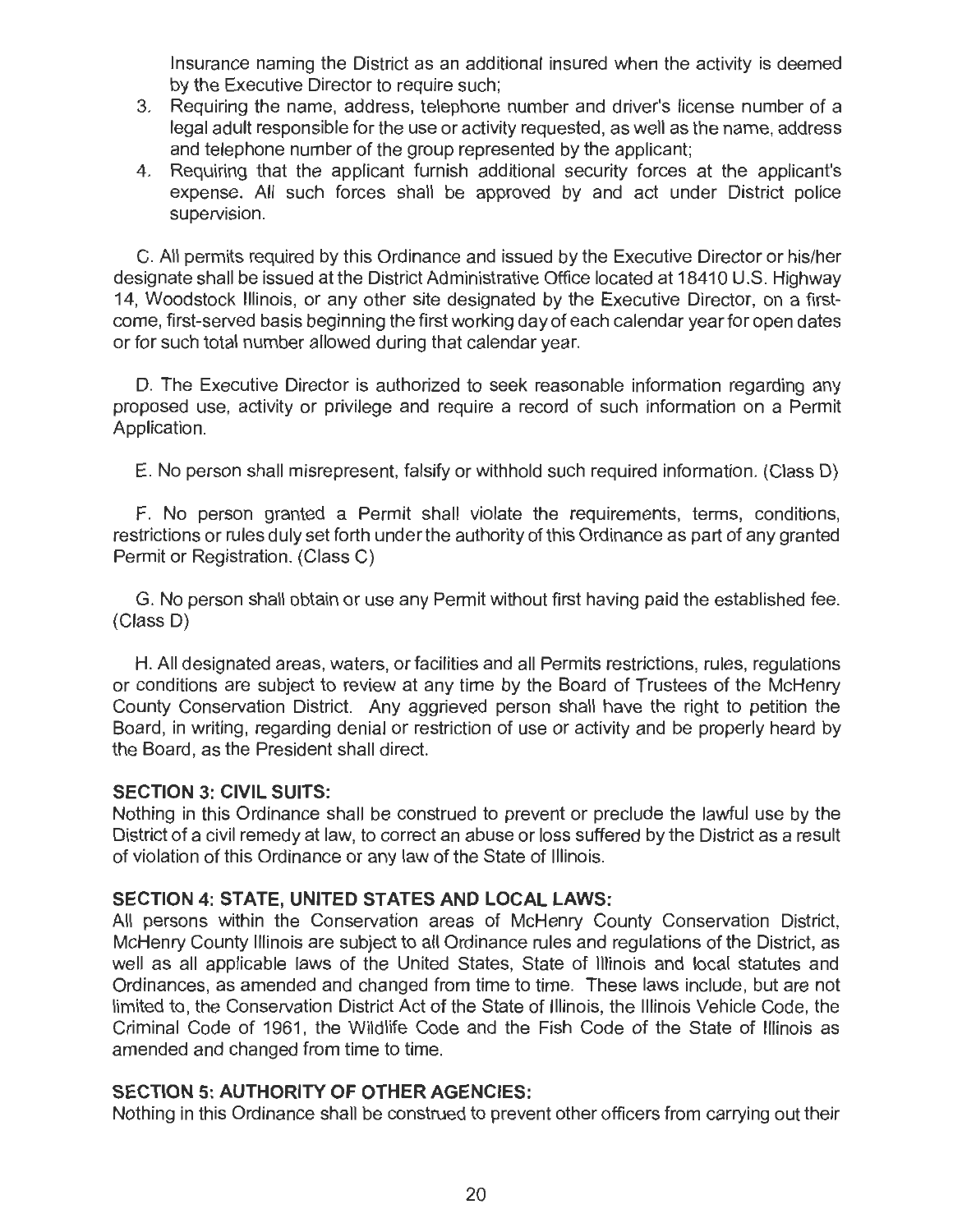sworn duties within the territories of the District as defined by applicable laws of the State of Illinois and the United States or ordinances of McHenry County, Illinois or in accord with any other Policing Agreement approved by the Board.

# **SECTION 6: POSTING OF RULES AND REGULATIONS:**

The Executive Director or his/her designate shall have the authority to post rules and regulations as may be necessary and desirable, in order to provide for the safe and peaceful use of the conservation site, for the education and recreation of the public, for the protection and preservation of the property, facilities, flora and fauna of the District and for the safety and general welfare of the public.

# **SECTION 7: APPLICABILITY OF ORDINANCE:**

This ordinance shall be applicable to all lands and waters that are owned, managed and or leased by the District including any lands covered by conservation easements granted to the District.

# **CHAPTER VIII** - **CONSTRUCTION OF WORDS AND DEFINITIONS**

# **SECTION 1: CONSTRUCTION OF WORDS:**

Whenever any words in any Ordinance importing the plural number shall be used in describing or referring to any matters, parties or persons, any single matter, party or person shall be deemed to be included. When any subject matter, party or person shall be referred to in any Ordinance by words importing the singular number only or in the masculine gender, several matters, parties or persons are female as well as male and bodies corporate shall be deemed to be included. However, these rules or construction shall not be applied to any Ordinance, which shall contain any express provision excluding such construction of whether the subject matter or contents of such Ordinance may be repugnant thereto.

## **SECTION 2: DEFINITIONS:**

A. "District" wherever used means the McHenry County Conservation District of McHenry County, Illinois;

B. "Board" wherever used means the Board of Trustees of the McHenry County Conservation District;

C. "Executive Director'' wherever used means the Executive Director of the McHenry County Conservation District;

D. "Person" or "Persons" wherever used means individuals, firms, corporations, societies or any group or gathering whatsoever;

E. "Permit" wherever used means the written permission that must be obtained from the Executive Director or his/her designate to carry out a given activity;

F. "Conservation Site" means any property, real or personal, supervised, owned, maintained, officially used, or governed by the Board of Trustees of the McHenry County Conservation District;

G. "Waters" where used means waters within the jurisdiction of the District;

H. "Employee" where used means any full or part time, regular or temporary worker in the employ of the District under the supervision of the Executive Director;

I. "Watercraft" where used means any device of conveyance of the water, whether propelled by motor, engine, wind or human power;

J. "Vehicle" where used means any device of conveyance on the land using wheels or belt-type track or tracks, skids or skis and propelled by an engine or motor and includes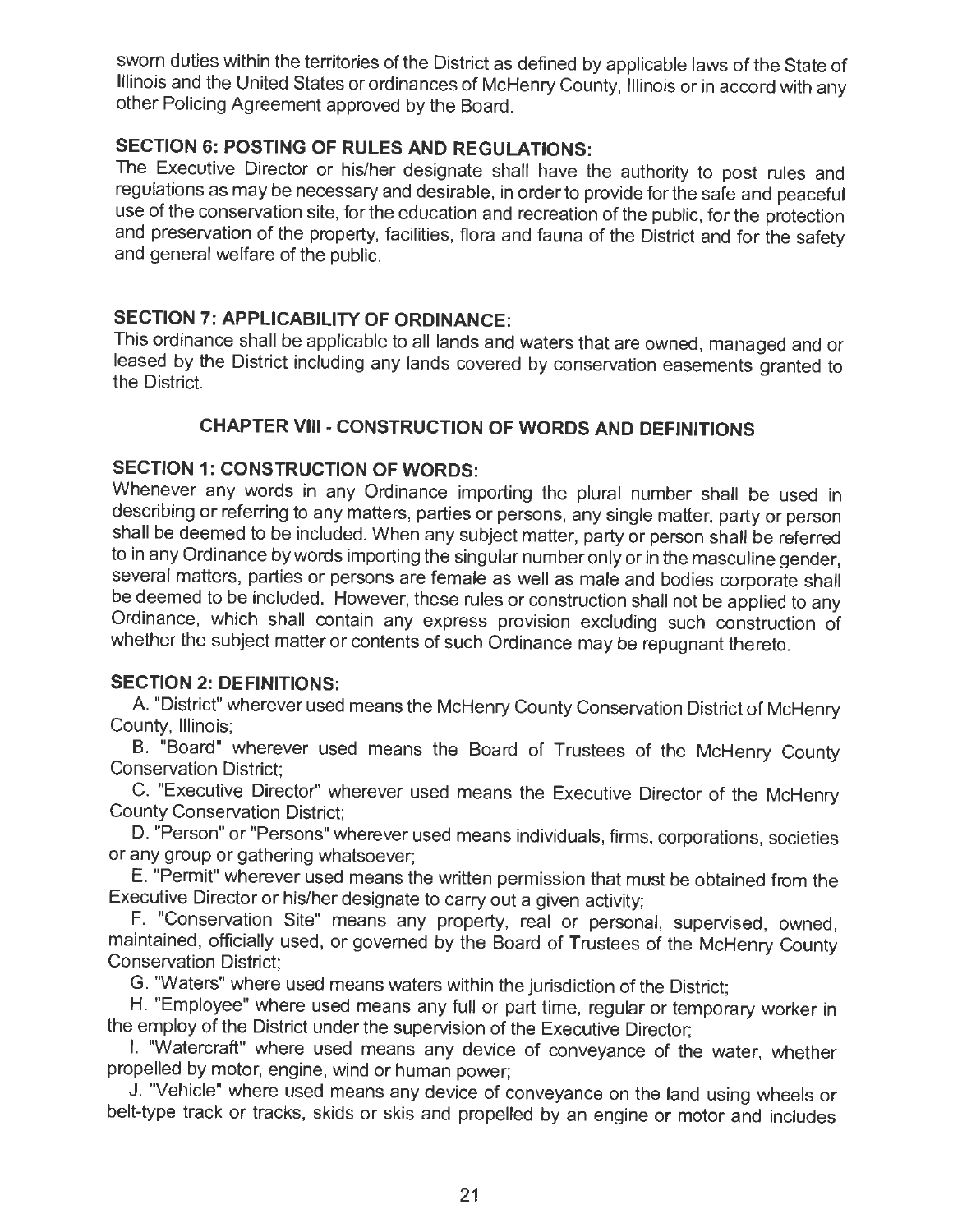such land conveyances that are able to float and operate on water;

K. "Sound and Energy Amplification" where used means music, speech or any sound or noise transmitted by artificial means including, but not limited to, amplifiers, loudspeakers, radios or any similar devices or lights, rays, lenses, mirrors or laser beams or the like;

L. "Amusement Contraptions" where used means any contrivance, device, gadget, machine or structure designed to test the skill or strength of the user or provide the user with any sort of ride, lift, swing or fall experience including, but not limited to, ball-throwing contest devices, pinball-type devices, animal ride devices, ball and hammer devices, trampoline devices and the like;

M. "Legal Adult" where used means one who has reached the legal age of majority as defined by the laws of the State of Illinois;

N. "Area(s)" where used means a specified place within the Conservation site;

0 . "Exclusion of Others" where used refers to prohibiting the use, or behavior of others which disrupts or prevents the authorized and lawful use of designated area or structure in a Conservation site by a person or persons holding a valid Permit for such area or structure or activity;

P. "Property" when used means any land, waters, facilities or possessions of the District;

Q. "President" where used means the President of the Board of Trustees of the McHenry County Conservation District;

R. "Written Permission of the Executive Director" where used is intended to permit written permission being granted by authorized agents of the Executive Director;

S. "Posted" where used means that a notice is posted, either by sign in a Conservation site, at the entrance to a Conservation site or at the District's Administrative Offices, the location being at the discretion of the Executive Director;

T. "Special Fee Area" where used means any area controlled or owned by the District with a permit fee structure that does not conform to normal district standards;

U. "Breach of the Peace" where used means a breaking of the law or rupture of friendly relations, calm or public order;

V. "Chronic Offender" where used means any individual or individuals who repeatedly or habitually violate any part or parts of this Ordinance;

W. "Drone" means any aerial vehicle that does not carry a human operator or an unmanned aircraft or ship guided by remote control or onboard computer.

X. "Electronic Personal Assistive Mobility Device"

Means an electronic personal assistive mobility device (EPAMD) is any battery powered mobility device - whether or not designed primarily for use by individuals with mobility disabilities - that is used by a person with a mobility impairment for ambulation, but that is not a wheelchair. This definition does not include gasoline powered devices, golf cars, or riding lawn mowers.

Y. "Service Animal" means a dog or a miniature horse that has been individually trained to perform tasks for the benefit of a person with a disability. Exceptions may be made by the District on a case-by-case basis in accordance with the law. Tasks may include, but are not limited to, guiding individuals with impaired vision, alerting individuals with impaired hearing to sounds, pulling a wheelchair, or retrieving dropped items.

## **CHAPTER IX** - **MISCELLANEOUS**

## **SECTION 1: CONFLICT:**

All District Ordinances and parts of Ordinances and all Resolutions and Directives, and any parts thereof, in conflict with this Ordinance, or any parts thereof, are hereby repealed.